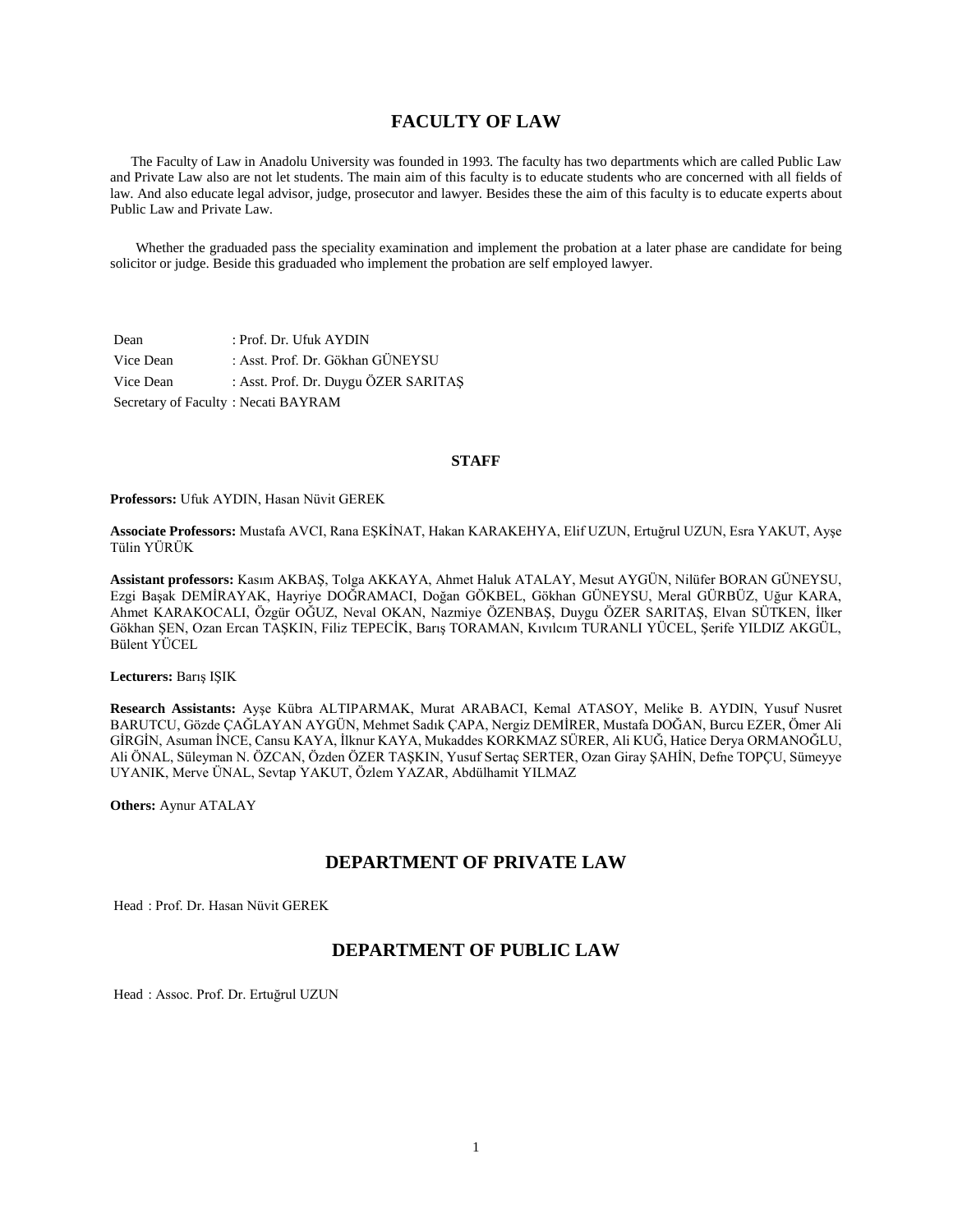# **PROGRAM**

# **I. SEMESTER**

| HUK 115 Introduction to Roman Law | $2+0$ 4,0       |      |
|-----------------------------------|-----------------|------|
| HUK 119 Civil Law I               | $4+0$ 6.5       |      |
| HUK 121 Constitutional Law I      | $4+0$ 6.5       |      |
| HUK 141 Introduction to Law I     | $3+0$ 5.0       |      |
| $IKT 123$ Economics I             | $2+0$ 3.0       |      |
| TÜR 125 Turkish Language I        | $2+0$ 2.0       |      |
| Foreign Language Courses I(1)     | $\sim 10^{-11}$ | 3,0  |
|                                   |                 | 30.0 |

# **III. SEMESTER**

|                | HUK 211 Law of Obligations I (General Norms) $4+0$ 6.0 |           |      |
|----------------|--------------------------------------------------------|-----------|------|
|                | HUK 215 Criminal Law I (General Norms)                 | $4 + 0$   | 6.0  |
|                | HUK 217 International Public Law I (General            |           |      |
|                | Principles)                                            | $3+0$ 5.0 |      |
|                | HUK 225 Administrative Law I                           | $3+0$ 5.0 |      |
| <b>HUK 237</b> | The History of Turkish Law                             | $3+0$ 3.0 |      |
|                | TAR 165 Atatürk's Principles and History of            |           |      |
|                | <b>Turkish Revolution I</b>                            | $2+0$     | 2.0  |
|                | Departmental Elective Courses (1)                      |           | 3,0  |
|                |                                                        |           | 30.0 |

# **V. SEMESTER**

| HUK 317 Criminal Law III (Private Norms)                 | $3+0$ 4.0 |     |
|----------------------------------------------------------|-----------|-----|
| HUK 321 Law of Obligations III (Private Norms) $3+0$ 4,0 |           |     |
| HUK 333 Property Law I                                   | $3+0$ 4,0 |     |
| HUK 335 Commercial Enterprise Law                        | $2+0$ 2.5 |     |
| HUK 337 Civil Procedure Law I                            | $3+0$ 4,0 |     |
| HUK 339 Tax Law I                                        | $2+0$ 3.0 |     |
| HUK 341 Philosophy of Law                                | $2+0$ 2.5 |     |
| HUK 345 Commercial Paper Law                             | $2+0$ 3.0 |     |
| Departmental Elective Courses (1)                        |           | 3,0 |
|                                                          |           |     |

# **VII. SEMESTER**

| HUK 431 Criminal Procedure Law I       | $3+0$ 4,0           |     |
|----------------------------------------|---------------------|-----|
| HUK 433 General Public Law I           | $3+0$ 3.0           |     |
| HUK 437 Legal Medicine                 | $2+0$ 2,0           |     |
| HUK 443 Insurance Law                  | $3+0$ 3.0           |     |
| HUK 445 Labor Law                      | $3+0$ 4,0           |     |
| HUK 463 Execution and Bankruptcy Law I | $4+0$ 6.0           |     |
| HUK 465 Private International Law I    | $3+0$ 5.0           |     |
| Departmental Elective Courses (1)      | $\omega_{\rm{max}}$ | 3,0 |
|                                        |                     |     |

# **DEPARTMENTAL ELECTIVE COURSES**

| <b>ARY 111</b> | Research Methods in Social |           |  |
|----------------|----------------------------|-----------|--|
|                | <b>Sciences</b>            | $3+0$ 4.5 |  |

#### **II. SEMESTER**

|  | HUK 112 Civil Law II (Family Law) | $4+0$ 6.5 |     |
|--|-----------------------------------|-----------|-----|
|  | HUK 116 Roman Law                 | $2+0$ 3,0 |     |
|  | HUK 122 Constitutional Law II     | $4+0$ 6.0 |     |
|  | HUK 142 Introduction to Law II    | $3+0$ 5.0 |     |
|  | IKT 124 Economics II              | $2+0$ 3.5 |     |
|  | TÜR 126 Turkish Language II       | $2+0$     | 2.0 |
|  | Elective Courses (1)              |           | 1.0 |
|  | Foreign Language Courses II (1)   |           | 3,0 |
|  |                                   |           |     |

30,0

# **IV. SEMESTER**

| HUK 212 Law of Obligations II (General Norms) $4+0$ |           | 6.0 |
|-----------------------------------------------------|-----------|-----|
| HUK 216 Criminal Law II (General Norms)             | $4 + 0$   | 7.0 |
| HUK 218 International Public Law II (General        |           |     |
| Principles)                                         | $3+0$ 4.5 |     |
| HUK 226 Administrative Law II                       | $3+0$ 4.5 |     |
| MAL 212 Public Finance                              | $2+0$ 3,0 |     |
| TAR 166 Atatürk's Principles and History of         |           |     |
| <b>Turkish Revolution II</b>                        | $2+0$     | 2.0 |
| Departmental Elective Courses (1)                   |           | 3.0 |
|                                                     |           |     |

30,0

# **VI. SEMESTER**

| HUK 318 Criminal Law IV (Private Norms)                 | $3+0$ 4.0 |     |
|---------------------------------------------------------|-----------|-----|
| HUK 322 Law of Obligations IV (Private Norms) $3+0$ 4,0 |           |     |
| HUK 334 Property Law II                                 | $3+0$ 4.5 |     |
| HUK 336 Corporation Law                                 | $4+0$ 5.0 |     |
| HUK 338 Civil Procedure Law II                          | $3+0$ 4.0 |     |
| HUK 340 Tax Law II                                      | $2+0$ 3,0 |     |
| HUK 342 Sociology of Law                                | $2+0$ 2.5 |     |
| Departmental Elective Courses (1)                       |           | 3,0 |
|                                                         |           |     |

30,0

# **VIII. SEMESTER**

| HUK 432 Criminal Procedure Law II                       | $3+0$ 4.0 |     |
|---------------------------------------------------------|-----------|-----|
| HUK 434 General Public Law II                           | $3+0$ 3,0 |     |
| HUK 440 Maritime Commercial Law                         | $2+0$ 3,0 |     |
| HUK 442 Law of Succession                               | $3+0$ 4.0 |     |
| HUK 446 Judicial Review in Administrative Law $2+0$ 2.0 |           |     |
| HUK 448 Social Security Law                             | $2+0$ 2.5 |     |
| HUK 464 Execution and Bankruptcy Law II                 | $3+0$ 4.5 |     |
| HUK 466 Private International Law II                    | $3+0$ 4.0 |     |
| Departmental Elective Courses (1)                       |           | 3,0 |
|                                                         |           |     |

30,0

| FEL 102 | Introduction to Philosophy        | $2+0$ 2.5 |  |
|---------|-----------------------------------|-----------|--|
|         | HUK 110 (Eng) Family Law          | $3+0$ 5.0 |  |
|         | HUK 123 (Eng) Rights in Roman Law | $3+0.50$  |  |

30,0

30,0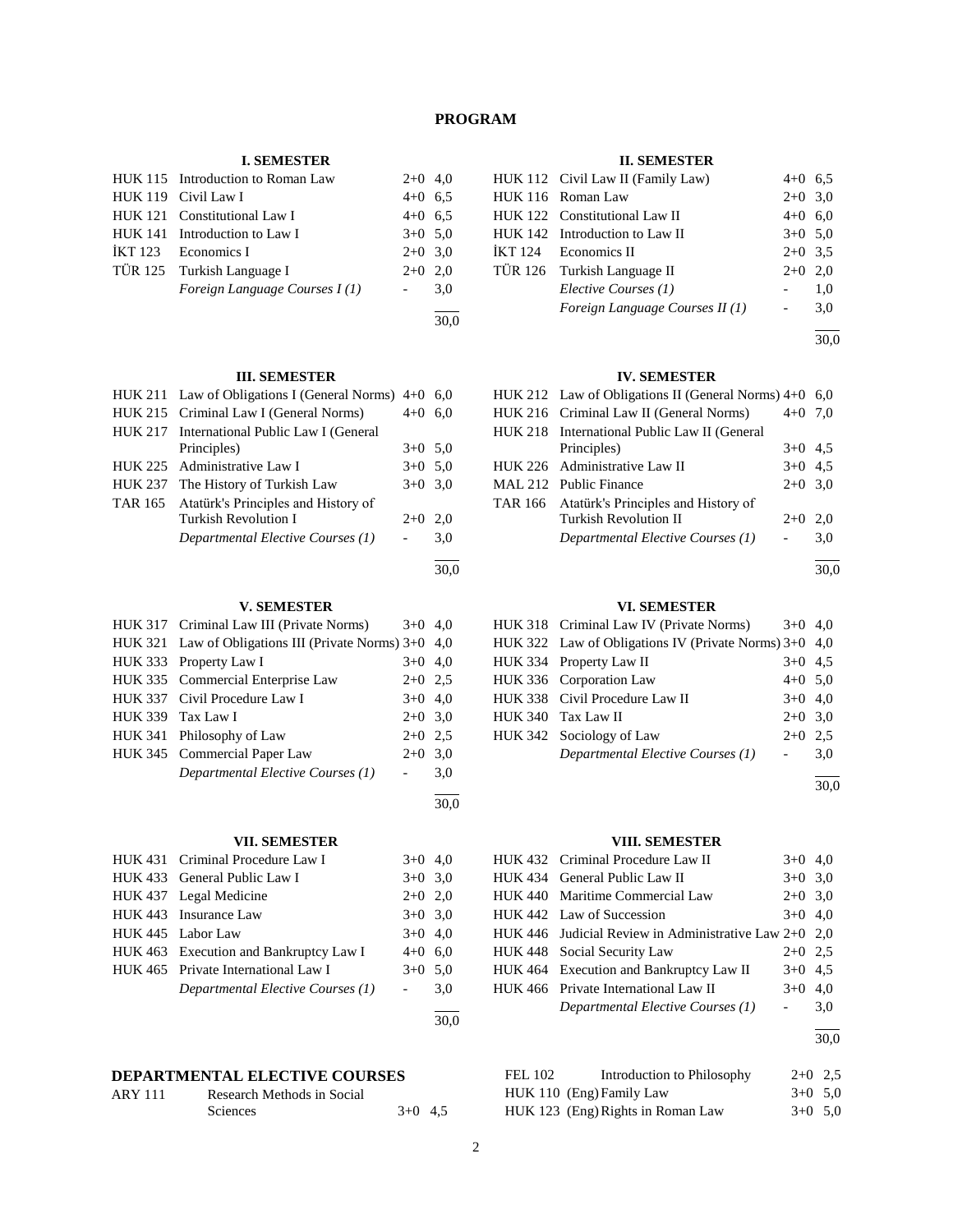|                | HUK 125 (Eng) General Principles of Turkish<br>Civil Law | $3+0$     | 5,0   |
|----------------|----------------------------------------------------------|-----------|-------|
|                |                                                          |           |       |
|                | HUK 125 (Ger) General Principles of Turkish<br>Civil Law | $3+0$     | 5,0   |
|                | HUK 131 (Eng) Competition and Regulation                 |           |       |
|                | Theory                                                   | $3+0$     | 5,0   |
|                | HUK 133 (Eng) Comparative Constitutional Law:            |           |       |
|                | <b>Transnational Perspectives</b>                        | $3+0$     | 5,0   |
| <b>HUK 134</b> | Organization of the Judiciary                            | $2 + 0$   | 3,0   |
| <b>HUK 135</b> | Law and Literature                                       | $2 + 0$   | 3,0   |
| <b>HUK 136</b> | Law and Body Language                                    | $2 + 0$   | 3,0   |
| <b>HUK 137</b> | Law and the Art of Drama                                 | $2 + 0$   | $3,0$ |
| <b>HUK 224</b> | Law and Cinema                                           | $2 + 0$   | 3,0   |
| <b>HUK 229</b> | Competition Law                                          | $2+0$ 3,5 |       |
| <b>HUK 231</b> | Law of Consumer                                          | $2 + 0$   | 3,5   |
|                | HUK 233 (Eng) Turkish Law System                         | $3+0$     | 4,5   |
| <b>HUK 234</b> | <b>Intellectual Property Law</b>                         | $2 + 0$   | 3,0   |
|                | HUK 238 (Fra) Police Powers of the                       |           |       |
|                | Administration                                           | $3+0$     | 5,0   |
| <b>HUK 242</b> | Parliamentary Law                                        | $2+0$     | 3,0   |
| <b>HUK 244</b> | Methodology of Law                                       | $2 + 0$   | $3,0$ |
| <b>HUK 245</b> | (Eng) Legal English I                                    | $2 + 0$   | 3,0   |
|                | HUK 246 (Eng) Legal English II                           | $2 + 0$   | 3,0   |
| <b>HUK 263</b> | Roman Public Law                                         | $2 + 0$   | $3,0$ |
| <b>HUK 265</b> | Sports Law                                               | $2 + 0$   | 3,0   |
|                | HUK 267 (Eng) Turkish Constitutional Law                 | $3+0$     | 5,0   |
| <b>HUK 269</b> | Introduction to Humanitarian                             |           |       |
|                | Law                                                      | $2 + 0$   | 3,0   |
| <b>HUK 329</b> | Criminology                                              | $2 + 0$   | 3,0   |
| <b>HUK 343</b> | Law and Economics                                        | $2 + 0$   | 5,0   |
|                | HUK 343 (Eng) Law and Economics                          | $2 + 0$   | 5,0   |
| <b>HUK 351</b> | (Eng) Introduction to Legal Theory                       | $3+0$     | 5,0   |
|                | HUK 357 (Eng) Turkish Tax Law                            | $3+0$     | 5,0   |
| <b>HUK 363</b> | Computer Applications in Law                             | $2 + 0$   | 3,0   |
| <b>HUK 364</b> | <b>Execution Law</b>                                     | $2 + 0$   | 3,0   |
|                | HUK 365 (Eng) Introduction to Sociology of Law 3+0       |           | 5,0   |
| <b>HUK 367</b> | International Air and Space Law 2+0                      |           | 3,0   |
| <b>HUK 368</b> | <b>Children's Rights Practices</b>                       | $2+0$     | 3,0   |
|                | HUK 371 (Eng) International Law and the use of           |           |       |
|                | Force                                                    | $3+0$     | 5,0   |
| <b>HUK 372</b> | Practical Consumer Law                                   | $2 + 0$   | 3,0   |
| <b>HUK 373</b> | The Law of Attorney                                      | $2+0$     | 3,0   |
| <b>HUK 379</b> | Gender and Law                                           | $2 + 0$   | 3,0   |
| <b>HUK 381</b> | Medical Criminal Law                                     | $2 + 0$   | 3,0   |
| <b>HUK 383</b> | <b>Interpretation Theory</b>                             | $2+0$     | 3,0   |
| <b>HUK 436</b> | Labor Security Law                                       | $2 + 0$   | $3,0$ |
| <b>HUK 439</b> | Law of Refugees                                          | $2 + 0$   | 3,0   |
|                | HUK 449 (Eng) Welfare State and Social Rights            | $3 + 0$   | 5,0   |

|                         | <b>HUK 461</b>   | Anthropology of Law                                      | $2 + 0$   | 3,0 |  |
|-------------------------|------------------|----------------------------------------------------------|-----------|-----|--|
|                         | <b>HUK 467</b>   | Applications in Law                                      | $0 + 4$   | 5,0 |  |
|                         | <b>HUK 468</b>   | Service of Process Law                                   | $2+0$     | 3,0 |  |
|                         | <b>HUK 470</b>   | International Environmental Law $2+0$                    |           | 3,0 |  |
|                         | <b>HUK 472</b>   | Medical Law                                              | $2+0$     | 3,0 |  |
|                         | <b>İKT 317</b>   | History of Economic Thought                              | $2 + 0$   | 2,5 |  |
|                         | <b>İKT 325</b>   | Globalisation                                            | $2 + 0$   | 3,0 |  |
|                         | <b>İKT</b> 421   | <b>Economy of Turkey</b>                                 | $2 + 0$   | 3,0 |  |
|                         | İKT 421<br>(Eng) | <b>Turkish Economy</b>                                   | $2+0$     | 3,0 |  |
|                         | <b>MUH 313</b>   | Law and Accounting                                       | $2+0$     | 3,0 |  |
|                         | <b>PSİ 313</b>   | Legal Psychology                                         | $2+0$     | 3,0 |  |
|                         | SİY 233          | <b>History of Political Thought</b>                      | $2 + 0$   | 3,0 |  |
|                         | <b>SİY 403</b>   | Political Developments in                                |           |     |  |
|                         |                  | Republican Era                                           | $2+0$     | 3,0 |  |
|                         | SOS 201          | Introduction to Sociology                                | $2 + 0$   | 3,0 |  |
|                         | <b>TAR 422</b>   | The History of the Ottoman                               |           |     |  |
|                         |                  | Organizations                                            | $2+0$     | 3,0 |  |
| <b>ELECTIVE COURSES</b> |                  |                                                          |           |     |  |
|                         |                  |                                                          |           |     |  |
|                         | <b>BEÖ 155</b>   |                                                          | $2+0$     | 2,0 |  |
|                         | <b>BİL 150</b>   | Physical Education<br><b>Fundamentals of Information</b> |           |     |  |
|                         |                  | Technology                                               | $4+0$ 5,0 |     |  |
|                         | <b>BRI</b> 101   | <b>Bridge</b>                                            | $2+0$     | 3,0 |  |
|                         |                  | İNG 225 (Eng) Academic English I                         | $3+0$     | 3,0 |  |
|                         |                  | İNG 226 (Eng) Academic English II                        | $3 + 0$   | 3,0 |  |
|                         | <b>KÜL 199</b>   | <b>Cultural Activities</b>                               | $0 + 2$   | 2,0 |  |
|                         | <b>MÜZ 151</b>   | Short History of Music                                   | $2 + 0$   | 3,0 |  |
|                         | <b>MÜZ 155</b>   | <b>Turkish Folk Music</b>                                | $2 + 0$   | 2,0 |  |
|                         | <b>MÜZ 157</b>   | <b>Traditional Turkish Art Music</b>                     | $2+0$     | 2,0 |  |
|                         | <b>SAN 155</b>   | <b>Hall Dances</b>                                       | $0 + 2$   | 2,0 |  |
|                         | <b>SAT 101</b>   | Chess                                                    | $1+2$     | 3,5 |  |
|                         | <b>SNT 155</b>   | History of Art                                           | $2+0$ 2,0 |     |  |
|                         | SOS 155          | Folkdance                                                | $2+0$ 2,0 |     |  |
|                         | <b>THU 203</b>   | <b>Community Services</b>                                | $0 + 2$   | 3,0 |  |
|                         | <b>TÜR 120</b>   | Turkish Sign Language                                    | $3+0$     | 3,0 |  |

# **FOREIGN LANGUAGE COURSES**

|                                   | $3+0$ 3.0 |
|-----------------------------------|-----------|
| ALM 176 (Ger) German II           |           |
| FRA 175 (Fra) French I            | $3+0$ 3.0 |
| FRA 176 (Fra) French II           | $3+0$ 3.0 |
| $ING 175$ (Eng) English I         | $3+0$ 3.0 |
| İNG 176 (Eng) English II          | $3+0$ 3.0 |
| İNG 179 (Eng) Advanced English I  | $3+0$ 3.0 |
| ING 180 (Eng) Advanced English II | $3+0$ 3.0 |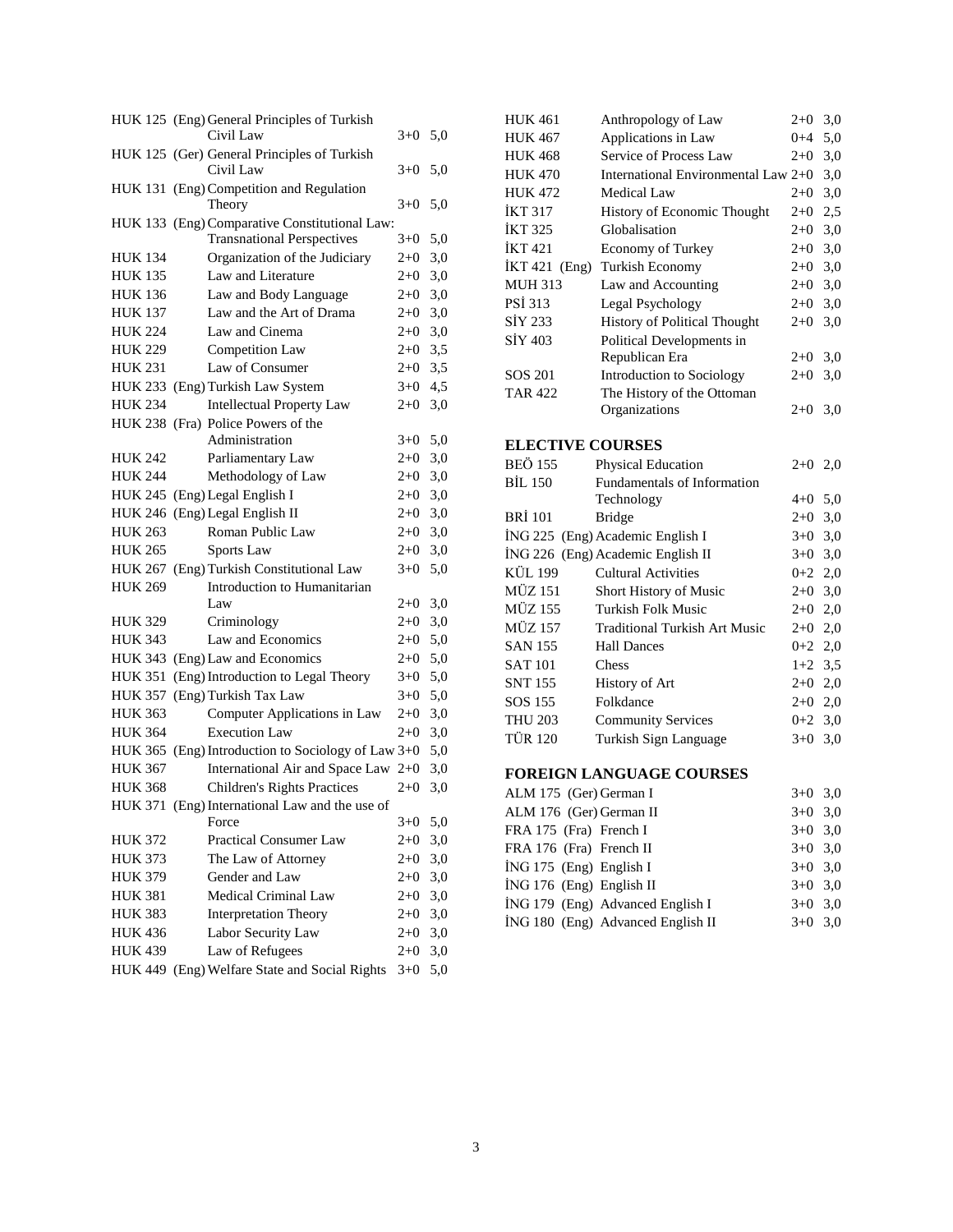# **COURSE CONTENTS**

#### **ALM 175 German I 3+0 3,0**

Greeting and Saying Goodbye; Introducing Yourself and Others; Giving Personal Information About Yourself; Spelling a Word; Counting up to 100; Communicating in Private Life; Telling Profession; Talking About Occupation and Business; Expressing a Problem; Introducing Family; Telling the Time; Planning Events; Making an Appointment; Saying the Names of Foods; Reading the Menu; Ordering in the restaurant; Shopping at the Market; Making A Complaint; Saying the Names of Vehicles; Asking for Address; Understanding Directions; Talking about the Illness; Reading and Writing Dates; Replying to an Invitation; Making Holiday Plans; Understanding and Talking About the Weather Forecast.

#### **ALM 176 German II 3+0 3,0**

Giving Feedback; Making A Suggestion; Asking Questions; Expressing Ideas; Expressing Requests and Fears; Understanding Signs; Giving Directions; Talking about Sports; Reading and Understanding Newspapers; Ordering by Telephone; Preferring a Profession; Talking about<br>Professions; Making a Complaint; Intercultural Complaint; Communication; Comprehending Instructions for Use; Making Weather Forecast; Reading Literary Texts; Celebrating; Comprehending and Giving Recipe; Identify Things; Comprehending Adventure Stories and Movies.

**ARY 111 Research Methods in Social Sciences 3+0 4,5** Social Science and Research: Social sciences, Scientific Research; Planning of Social Research; Subject and goal, Research questions, Research methods, Population and sample; Research Models in Social Sciences: Historical model, Descriptive model, Casual-Comparative model, Experimental model; Measurement: Levels of measurement, Characteristics of measurement implements, Types of measurement implements; Techniques of Data Analysis; Preparing Research Reports in Social Sciences.

#### **BEÖ 155 Physical Education 2+0 2,0**

Definition of Physical Education and Sports; Aims, Disadvantages of Inactive Life; Various Activities for Physical Education; Recreation; Human Physiology; First Aid; Sports Branches: Definition, Rules and Application; Keep Fit Programs.

#### **BİL 150 Fundamentals of Information Technology 4+0 5,0**

Introduction to Computer: History of Computer; Operating Systems: Introduction to operating systems; Office Software-Word Processors and Document Systems: General Characteristics of the Office Software; Office-Software-Spreadsheets Programs: Spreadsheets Programs; Office Software-Presentation Programs: Presentation Programs; E Mail-Personal Communication Management: General Characteristics of the E Mailing System; Effective use of the Internet and Internet Security; Network Technologies. Computer Hardware and Error Detection: Types of Computers; Social Networks and Social Media: Social Media and Introduction to Social Media; Special Application Software: Multimedia; Law and Ethics of Informatics: Intellectual Property and Informatics Law; E-Learning: Developments in E-Learning; E-Government Applications; Computer and Network Security; Latest Strategic Technologies of Informatics: Factors Affecting Technological Developments.

#### **BRİ 101 Bridge 2+0 3,0**

Introduction to Bridge; History; Basic Concepts; Bidding; Play; Hand Evaluation; Point Count; Opening Bids; Bidding Goals; Responses to one No-trump; More on Point Count; Responses to one of a Suit; Rebids by Opener; Declarer Play; Overcalls; Takeout Doubles; Two Club Opening; Weak Bids; No-Trump Structure; The Stayman Convention; Minor Suit Responses; Bidding after a Raise; Slam Bidding; Defensive Play.

### **FEL 102 Introduction to Philosophy 2+0 2,5**

Fundamentals of Philosophy; Scope of Philosophy; History of Philosophy; Theory of Science; Theory of Knowledge; Logic; Ontology; Philosophy of Nature; Philosophy of History; Philosophy of Art; Philosophy of Language; Philosophical Anthropology; Ethics; Philosophy of Religion; Metaphysics; Schools of Philosophy; Development of Philosophical Perspective.

#### **FRA 175 French I 3+0 3,0**

Greeting and Introducing yourself; Saying the day and hour; Presenting somebody; Talking about occupations; Discovering the environment; Talking about the weather report; Informing oneself about health issues; Locating and Settling; Expressing ones opinion; Suggesting an activity; Expressing one's feelings; Reserving a train ticket; Communicating on the telephone; Talking about work; Expressing ones interest; The progress of an Action; Obtaining information about the press.

#### **FRA 176 French II 3+0 3,0**

Greeting and Introducing yourself; Saying the day and hour; Presenting somebody; Talking about occupations; Discovering the environment; Talking about the weather report; Informing oneself about health issues; Locating and Settling; Expressing one's opinion; Suggesting an activity; Expressing one's feelings; Reserving a train ticket; Communicating on the telephone; Talking about work; Expressing one's interest; The progress of an Action; Obtaining information about the press.

#### **HUK 110 Family Law 3+0 5,0**

Engagement: The legal nature, Conditions for a valid engagement, Legal effects of engagement, End of engagement; Marriage: The legal nature, Conditions for a valid marriage, General legal effects of marriage and property systems, Dissolution of marital bond and its legal consequences; Divorce; Legitimacy: Establishment of legitimacy, Adoption, Annulment of legitimacy, Recognition, Paternity suit, Legal effects of legitimacy, The parental power; Guardianship: The organs of guardianship.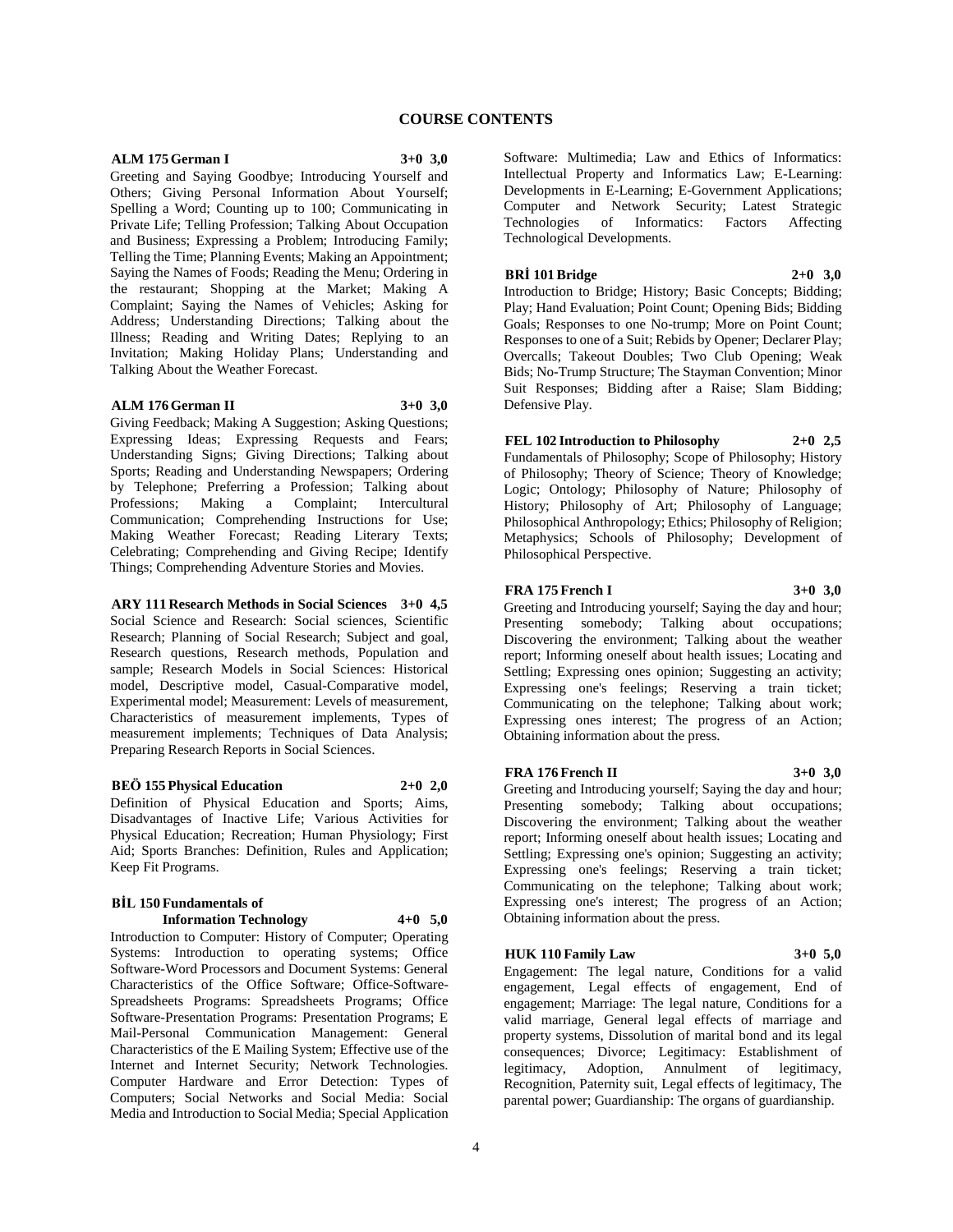### **HUK 112 Civil Law II (Family Law) 4+0 6,5**

Family Law: Basic concepts of family law, Engagement, The end of engagement, Unity of marriage, General rules of marriage, Invalidation and cancellation of marriage, The end of a marriage on its own accord, Divorce, Ancestry law, Ancestry community, Curatorship and the responsibility of guardianship organs, Special guardianship.

#### **HUK 115 Introduction to Roman Law 2+0 4,0**

The Historical Background; The History of Roman Law; General Concepts: Law (ius), right (ius) and action (actio), Capacity to sue, Roman family and patria potestas, Guardianship as tutor and curator, Legal event, Legal transactions, Legal capacity, Origins and invalidity of legal transactions, Representation; Roman Procedural Law; Defense of Rights: General terms, Ordo indiciorum privatorum, Cognitio extra ordinem.

### **HUK 116 Roman Law 2+0 3,0**

Roman Law of Property: Rights in rem, Properties of rights in rem, The classification and the subject of rights in rem; Ownership: The qualifications, contents and the limits of ownership, The ways of acquiring ownership, The protection of ownership; Iura In Re Aliena; Roman Law of Obligation: Relationship of obligation in general, Obligation as a term and elements of obligation, The subject of obligation; The Formation of Obligations: The sources of obligations, The system of contracts in roman law; The Termination of Obligations.

#### **HUK 119 Civil Law I 4+0 6,5**

Introduction and Basic Rules: The law, General meaning of law, Civil law, Basic concepts of civil law, Basic principles of rights; Law of Persons: Real persons, Capacity, Some law situations that determine a persons relationship with it's close and distant surroundings, The right to personality and the protection of personality, The end of real personality, Legal personalities, Societies, Foundations.

# **HUK 121 Constitutional Law I 4+0 6,5**

Social Life; Concept of State; Elements of State; The State Power; Types of State; Concept of Law and Constitution; Types of Constitution; Transactions of State; Political Systems: Conventional, Totalitarian, Democratic systems; Different Types of Political Parties; Electoral Systems; Different Types of Governmental Systems: Presidentialism, Conventional, Parliamentary, Semi-Presidential Systems.

#### **HUK 122 Constitutional Law II 4+0 6,0**

The Constitutional Movements of Turkey and the Basic Characteristics of the 1961 and 1982 Constitution; Making of the 1982 Constitution; Main Characteristics of 1982 Constitution; Legislature: Foundation of TGNA and election of the deputies, Legal status of the members of TGNA, Internal structure and working order of TGNA, Duties and authorities of TGNA; The Executive: The structure of the executive and the president of the Republic, Prime minister and the council of ministers; Emergency Administration Procedures; The Judiciary: Judicial function, Judicial review.

#### **HUK 123 Rights in Roman Law 3+0 5,0**

Introduction to Real Rights and Personal Rights; The Nature of Real Rights and Personal Rights; The Differences Between Real Rights and Personal Rights; The Differences Between Real Rights and Other Absolute Rights; The Term ?Res? ; Subjects and Characteristics of the Real Rights; Types of Real Rights; Real Action (Actio In Rem) and Personal Action (Actio In Personam); The Main Characteristics of the Right of Property (Dominium); Restrictions of the Right of Property: In the field of public law, In the field of private law, In neighbour relations.

### **HUK 125 General Principles of Turkish Civil Law 3+0 5,0**

The Meaning and the Subject Matter of Civil Law: The concept of law, Public/ private law distinction, The meaning of civil law, The subject matter of civil law; Codification of Civil Law in Turkey: Codification in Ottoman Empire, Codification in Turkish Republic; Sources of Civil Law; The Basic Principles of Civil Law: The concept of right, Theory of rights, Acquisition of rights, Legal transactions, Good faith, Protection of rights.

### **HUK 125 General Principles of Turkish Civil Law 3+0 5,0**

The Meaning and the Subject Matter of Civil Law: The concept of law, Public/ private law distinction, The meaning of civil law, The subject matter of civil law; Codification of Civil Law in Turkey: Codification in Ottoman Empire, Codification in Turkish Republic; Sources of Civil Law; The Basic Principles of Civil Law: The concept of right, Theory of rights, Acquisition of rights, Legal transactions, Good faith, Protection of rights.

**HUK 131 Competition and Regulation Theory 3+0 5,0** Historical Background of the Theory of Regulation; Regulation Principles; Methods of Regulation; Industrial Organization and Competition Structure: The formation of market structure and competition, Mergers and acquisitions, Theory of natural monopoly; Regulating Competition: Objective of the regulation; Regulatory Process: Regulation by law, Independent regulatory bodies, Privatization; Examples of Regulated Markets in Turkey: Labour market regulations, Electricity market regulations, Natural gas market regulations, Water market regulations, Telecommunications regulations, Health market regulations; The Cost-Benefit Analysis of Regulation.

#### **HUK 133 Comparative Constitutional Law: Transnational Perspectives 3+0 5,0**

Different Types of Constitutions: Written constitutions, Unwritten constitutions; Constitutional Conventions; Different Approaches to Constitutional Law: Comparative studies, In-depth case studies; Methodology of Comparative Constitutional Law: States, Constitutions, Courts; Circulation of Constitutional Ideas at the Transnational Level: Constitution making, Limited government, Fundamental rights and freedoms, Right to autonomy, Change of constitutions.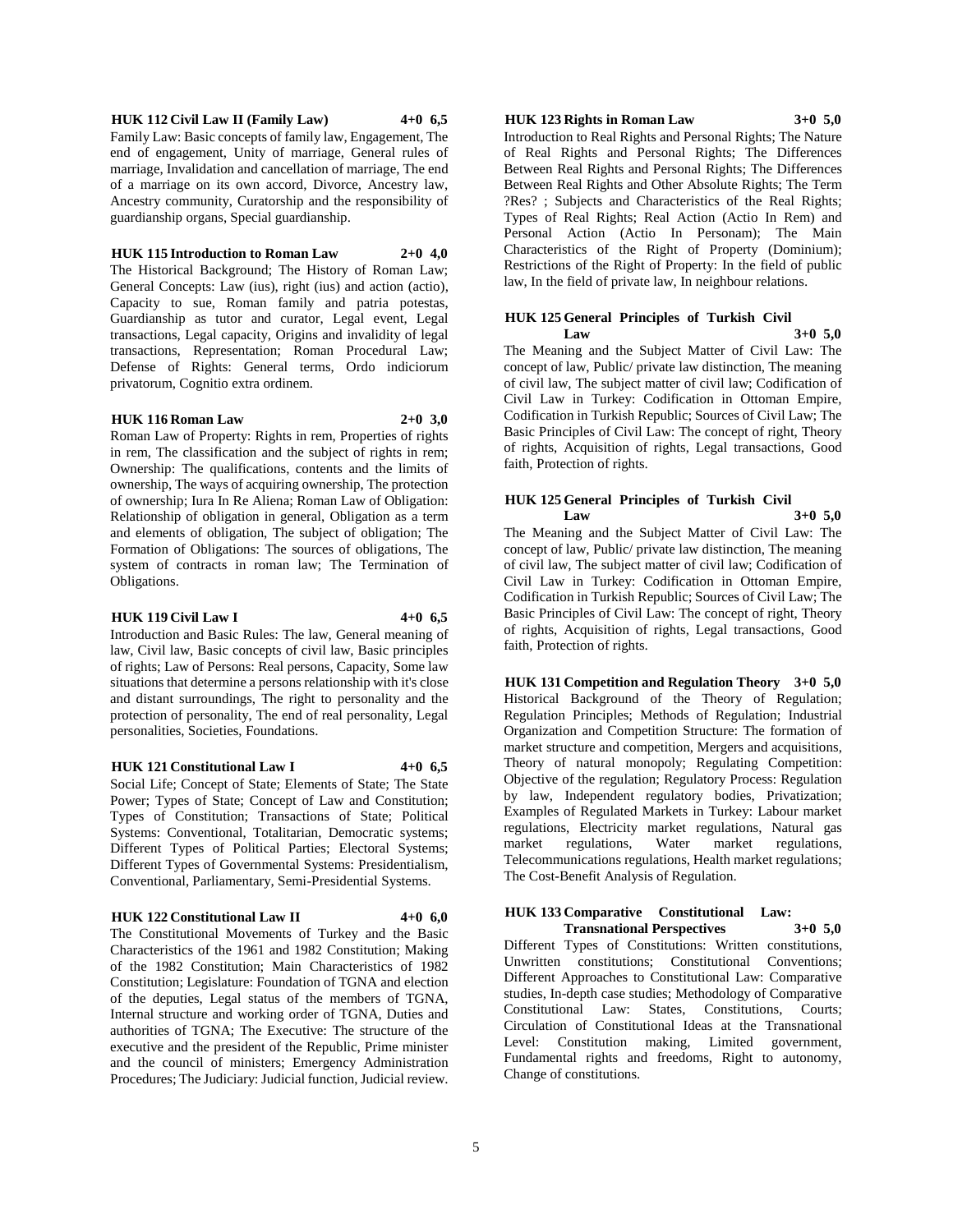### **HUK 134 Organization of the Judiciary 2+0 3,0** Basics of Judicial Organization and Judicial Organs; Civil Justice: Civil courts: Court of first instance, Peace court, Specialized courts; Criminal Courts: High criminal court, Criminal court of first instance, Criminal court of small offenses, Specialized courts; Court of Appeal; Court of Cassation; Administrative Justice: Administrative court of first instance, Tax Court, Region administrative court, Council of state; Constitutional Justice; Military Justice.

#### **HUK 135 Law and Literature 2+0 3,0**

Law and Literature; Relation Between Law and Literature in the Light of Social Developments; Concepts such as Family, Discrimination, Crime-Punishment in the Framework of Relations Between Law and Literature; Relation Between Lawyers and Literature and Vice Versa; Rule of Law and Equity in Literary Works; Judging and Responsibility; Interpretation and Authority; The Complexity of Judgment; Law and Morality; Justice and Revenge.

### **HUK 136 Law and Body Language 2+0 3,0**

Knowing Your Body; Relieving Stress with Body and Mind Exercises: Using Body in Communication: Body language and signs, Controlled body use in different positions and relations, Different body language of men and women, Typical gender and social behaviors; Use of Gestures and Facial Expressions and Their General Meanings: Body expressions differing by society and culture, Effects of environmental and social conditions; Effect of Body Use on Narration: Social role and physical expression, Recognition of defence mechanisms, Self-confidence and positive perspective; Professional Image: Bodily censorship, Dressing according to different situations and conditions.

### **HUK 137 Law and the Art of Drama 2+0 3,0**

Law and Definition of Drama; Differences and Common Points Between Law and Drama: Role taking in drama and in law (Basic common features and differences); Creating a Scene: Setting up and using mise-en-scene and mise-enplace, Snapshot creation and manipulation, Use of time and space, Adding colors to a speech; Emergence and Origin of the Art of Drama: Historical development of drama, Associating law with drama, Importance of drama in teaching law; Use of Drama in Teaching Law; Creativity in Drama: Using language fluently and effectively, Memorization techniques, Direct and indirect narration; Methods of Persuasion in Drama and in Law: Using the influence of speech for persuasion, Concept of emphathy; Feelings and Thought Control and Manipulation.

#### **HUK 141 Introduction to Law I 3+0 5,0**

Social Rules and Legal Rules; Codification Movements; Legal Systems; Sources of Law; Sanction; Branches of Positive Law; Enforcement of Law; Legal Relations and Rights; Types of Rights; Personality: Real personality, Legal personality; Turkish System of Justice; European Court of Human Rights; The State: The concept of state, Evolution of state; Social Order: Anthropological foundations, Sociological foundations, Psychological foundations; The Concept of Justice.

**HUK 142 Introduction to Law II 3+0 5,0**

Knowledge: Kinds of knowledge, Possibility of knowledge; Truthiness: Theories of truth, Legal knowledge; Science: Scientific knowledge, Scientific method, Natural sciences, Social sciences, Dogmatic sciences; Discussions on the Scientific Character of Law; The Nature of Legal Knowledge: Types of reasoning, Fallacies, Practical reasoning, Conflict of value judgments; Interpretation: Meaning, Theories of interpretation.

**HUK 211 Law of Obligations I (General Norms) 4+0 6,0** Introduction: The subject of law of obligations, Basic concepts, Obligation relations, General principles of law of obligations, Tacit law, Precedents; Contracts: Making of contracts, Validity, Invalidity, Interpretation; The Effects of Obligations; Fulfillment of Obligations; The Consequences of Non-fulfillment of Obligations; The Reasons for the Termination of Obligations: Release, Revival, Concurrence of the status of debtor and creditor in the same person, Fulfillment impossibility, Permutation, Prescription.

### **HUK 212 Law of Obligations II (General Norms) 4+0 6,0**

Torts: Responsibility caused by negligence, Responsibility in situations where there is no negligence, Compensation of damage, Situations in which there are more than one cause for responsibility or more than one responsible person; Unjust Enrichment; Special Obligation Relations: A contract promising performance by a third party, Third party beneficiary contract, Solitary obligation, Solitary between the creditors, Conditional obligations; Assignment of Claims and Delegation.

**HUK 215 Criminal Law I (General Norms) 4+0 6,0** General Principals of Criminal Law and the Basis of Criminal Responsibility; The Sources of Criminal Law; The Application of the Criminal Code According to Time, Place and Person; Information on General Crime Theory: The distinction between felony - misdemeanor, Crime and similar concepts; Elements of Crime: Preliminary explanations, The legal subject of crime, The material element of a crime, The moral element of a crime; The Concepts of Criminal Intent and Negligence; The Concept of Illegality in General; Justification.

**HUK 216 Criminal Law II (General Norms) 4+0 7,0** The Concept of Punishment in General; Criminal Capacity and Incapacity; Punishment Types; Factors Effecting Punishment; The Special Appearance Forms of Crime: Attempt, Participation in a crime, Multiplicity of crimes, Recidivism; The Individualization of Punishment and The Determination of the Main Punishment; The Reasons Abolishing the Relationship Between Action and Punishment: Preliminary payment, Amnesty, Prescription in criminal law, Suspension, Conditional Release; Consequences of Criminal Sentences.

# **HUK 217 International Public Law I**

**(General Principles) 3+0 5,0**

Sources of International Law: Treaties, International custom law, General principles of law, Doctrine, Jurisprudence,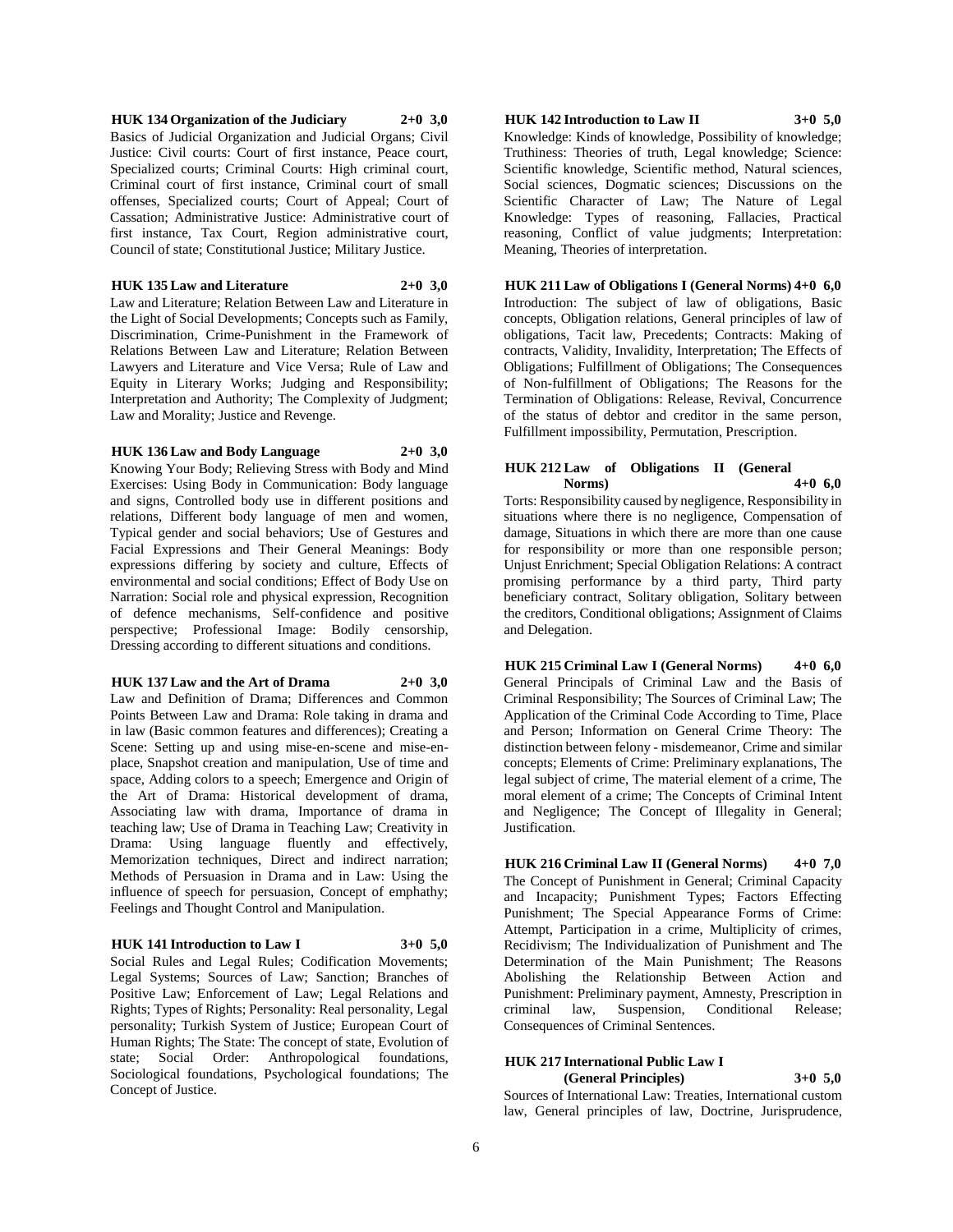Emergence of individual rights and responsibilities rising from international law; Making Treaties According To Turkish Constitution: Its stages until today, 1982 Constitution and related positive law; International Law And Municipal Law: In general, The matter of value of subjects of international law in Turkish Law System.

#### **HUK 218 International Public Law II (General Principles) 3+0 4,5**

Subjects of International Law: States, International organizations; Recognition: Recognition of states, Recognition of governments; Settlement of Disputes in International Law: Settlement of disputes between subjects of international law, Use of force and armed conflict, System of United Nations; Power of State in International Law: General principles, Forms of winning and losing the territory, Certain political principles that are claimed during the conflicts on territory, Air space territory of State, Maritime territory of State.

### **HUK 224 Law and Cinema 2+0 3,0**

Basic Concepts; Relationship among Cinema, Law and Sociology: Handling of law-related concepts such as justice, legal rights, authority, social order in cinema films (One Upon a Time in Anatolia, God on Trial, Twelve Angry Men, Rashomon, Philadelphia, Justice for All, Lemon Tree, Dead Man Walking, Reis Bey), Criminal and victim identities, Typologies of jobs in the law system, e.g. advocates, judges, prosecutors, Interpreting the judgment process and law courts.

#### **HUK 225 Administrative Law I 3+0 5,0**

General Theories and Constitutional Principles of Turkish Government Organization; Central Government Organization: Central organization, Assisting institutions within the central organization, Provincial organization; Local Government Organization: Local government institutions regarding place, Local government institutions regarding public service; Public Officials: Definition and features; Public Servants: Entering service, Duties and responsibilities of public servants, Prohibitions laid down for public servants, Rights of public servants, Evaluation of public servants, Disciplinary and criminal investigations concerning public servants, The ending of official capacity.

# **HUK 226 Administrative Law II 3+0 4,5**

Activities of Administration; Public Service: Definition and criteria, General principles concerning public service, Types of service, Methods of carrying out public services; Police: The concept of administrative police and it's purpose, Posts and personnel of police, Decisions, methods and punishments of police, Limits of powers of police, Expansion of powers of police; Public Properties: Definition and types, Powers of administration over public properties, Features of public properties, Methods of benefiting from public properties; Methods of Administration: Compulsory purchase order, Public bidding.

**HUK 229 Competition Law 2+0 3,5** Introduction; General Information on Turkish Competition Law; Restrictive Agreement on Competition, Decision and

Adaptable Behavior; Misuse of Dominant State; Mergers and Transfers; Approaches inclusive of the Applications which Restricts Competition; Departments which will Apply Law; Procedure of Examination and Investigation: Preliminary investigation, Inquiry, Gathering of evidences, Stage of decision, Decisions that commissions can take and judicial control of decision; To Appreciate Monopoly and Contracts of Joint Undertaking in view of Competition Law; Industrial Property and Competition Law; Provisions of the Customs Union related to Competition.

# **HUK 231 Law of Consumer 2+0 3,5**

Introduction: Consumer and concepts of consumer, The reasons for protecting the consumer; Consumer Law in Historical Perspective; Scope of Consumer Law and its General Framework; Rights of Consumer Stemming from Detective Goods and Services; Liability Stemming from the Damages Caused by Defective Goods; Protection of Consumer against the Tortuous Contract Clause: The frame of the concept, Conditions of general transaction, Consumers credits, Sales on credit by installment, Campaign sales, Sales of door to door, The right to cancel contracts about subscriptions to periodical publications, Retention from sale; Protection of Consumer against Misleading Advertisements; Administrative and Criminal measure.

# **HUK 233 Turkish Law System 3+0 4,5**

Sources of Turkish Law: Legislation, Customary law, Court decisions, Doctrine; Constitutional Law: Historical background, General characteristics of the Constitution, The Legislature, The Executive, The Judiciary; Administrative Law: Basic political and legal principles, Administrative organization, Administrative power, Control of administration; Civil Law: Law of persons, Legal persons, Family law, Law of succession, Law of property, Law of obligations; Civil Procedure; Criminal Law: Theories of punishment for crimes, Crime and its elements, Participation, Multiplicity of crimes and punishments, Punishment; Criminal Procedure.

# **HUK 234 Intellectual Property Law 2+0 3,0**

Concept: Intellectual property, Literary rights, Distinctive markings, Work as the subject of a literary rights, Owner of work, Rights of the owner, Contracts concerning work, Violations and actions; Law of Trademark: Concept, Registration, Protection and scope, Trademark as a subject of transactions, Invalidity of trademark, Violations and actions; Patent Law: Concept, Owner of invention and his/her rights, Granting a patent, Rights arising from patent, Invalidity of a patent, Violations and actions; Law of Industrial Design: Concept, Rights of designers, Rights of designer as a subject of legal transactions, Invalidity of a rights to a design, Violations and actions.

**HUK 237 The History of Turkish Law 3+0 3,0** Turkish Law Before Islam: Sources of the Hun State and law, Göktürk State and law, Uygur State and law, The belief systems Turks accepted before the religion of Islam; Post Islam Period Turkish Law: Muslim Law; Common Law and Organization of Ottoman State until the Reforms: The origins of Ottoman State's public law and organization,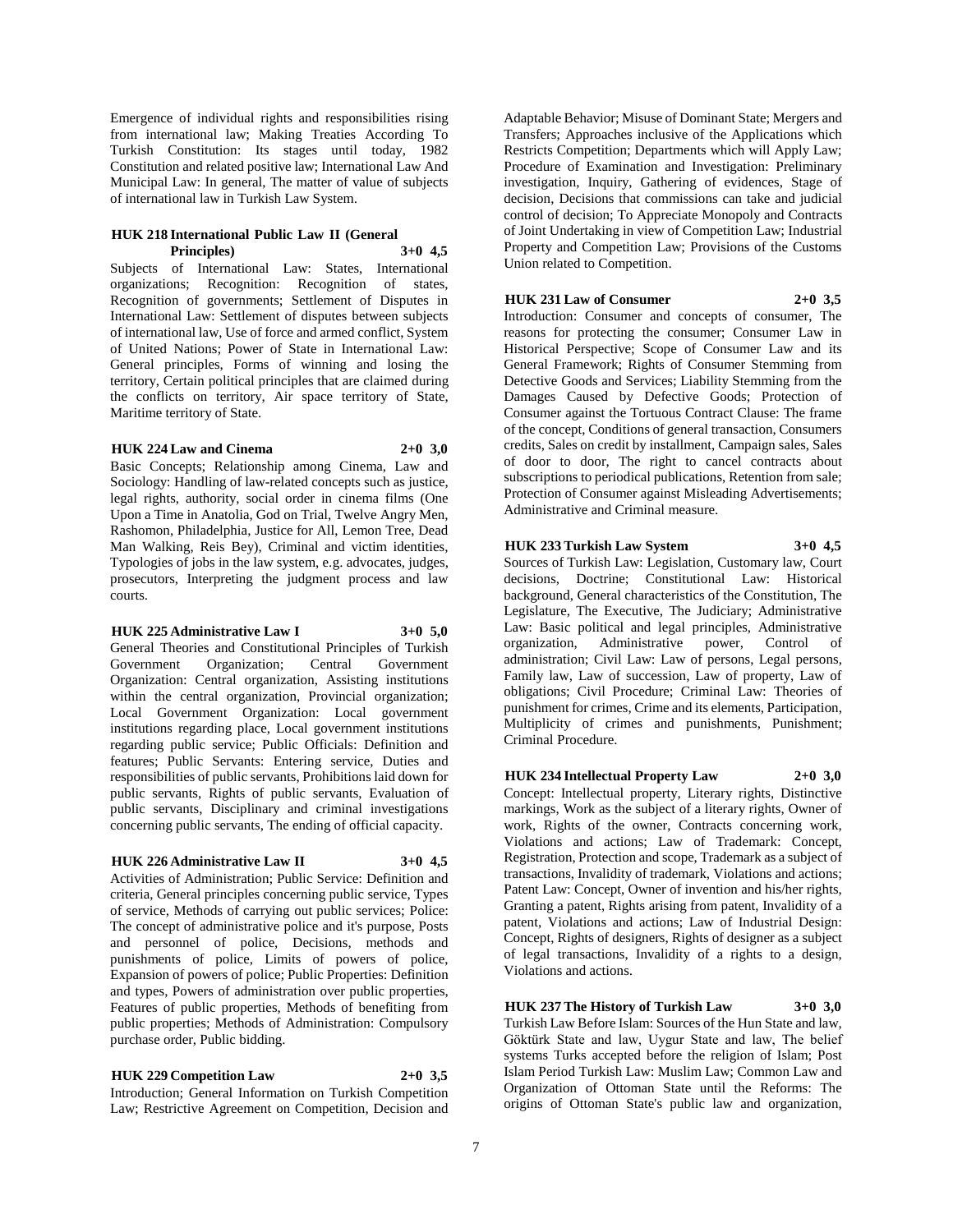Public law and organization of Ottoman State; The Evolution.

**HUK 238 Police Powers of the Administration 3+0 5,0** Police Powers: The concept of public order, Elements of public order; Types of Police: Judicial police, Administrative police, Political police, Private police; Types of Administrative Police: General administrative police, Specialised administrative police; Administrative Police Authorities and Personnel; Acts of Police: Individual police decisions, Rule-making powers; Methods of Use of Administrative Police Powers: Licence procedure, Notice procedure; Limits of Police Powers; The Expansion of Police Powers.

**HUK 242 Parliamentary Law 2+0 3,0**

The Concept of Political Representation; Historical Development of the Parliament; Sources of Parliamentary Law: Constitution, Internal regulations of the parliament, Parliamentary resolutions, Conventions of the parliament, Decisions of Constitutional Court; Structure of the Parliament; The Parliament's Function and Its Scope of Action; Terminology of Parliamentary Law; Turkish Parliamentarian Movements: The Ottoman era, The Republican era; Duties and Authorities of the GNAT in 1982 Constitutional Order; Functioning of the GNAT.

#### **HUK 244 Methodology of Law 2+0 3,0**

The Difference of Knowledge about Law and Legal Knowledge; Legal Adjudication; The Relationship between Logic and Law; Logical Structure of Legal Norm; Legal Interpretation, Expressional Interpretation, Purposeful Interpretation, Historical Interpretation; Argumentation in Law.

### **HUK 245 Legal English I 2+0 3,0**

Terminology, Reading Comprehension and Translation Practices on Texts: Introduction to Turkish Law, Sources of Turkish Law, Public Law, General Public Law, Constitutional Law, Basic Principles of the Constitution, The Legislature, The Executive, The Judiciary, Administrative Law, Basic Political and Legal Principles of Administrative Law, Criminal Law, Basic Principles of Criminal Law, International Public Law, Sources of International Law.

#### **HUK 246 Legal English II 2+0 3,0**

Terminology, Reading Comprehension and Translation Practices on Texts: Private Law, Civil Law, Law of Persons, Legal Persons, Family Law, Law of Succession, Law of Property, Law of Obligations, The Scope and Basic Concepts of Law of Obligations, Commercial Law, International Private Law, The Nationality Law, Law of Foreigners, The Concept of Right, Human Rights, The Development of Human Rights in Turkey, National and International Protection of Human Rights.

**HUK 263 Roman Public Law 2+0 3,0** Constitution of the Roman Kingdom: Roman king, Roman senate, Legislative assembly; End of the Monarchy; Constitution of the Roman Republic: Executive class or magistrates of the roman republic, Roman senate; Roman

assemblies; Roman Provincial System; Gracchus Reforms; Sulla's Constitutional Reforms; The First Triumvirate; The Transition from Republic to Empire; Julius Caesar's Constitutional Reforms; Caesar's Assassination and the Second Triumvirate; Causes of the Roman Republic fall; Constitution of the Roman Empire; Differences Between Roman Republic and Roman Empire.

### **HUK 265 Sports Law 2+0 3,0**

Aims, Sources and Features of Sports Law; Turkish Sports Organization and Sports Clubs; Sports Agreements; The Process of Sportsmen?s Transfer, Visa, License; Regulations Concerning Discipline in Sports Activities; Solutions Concerning Conflicts that Arise in Sports Activities.

### **HUK 267 Turkish Constitutional Law 3+0 5,0**

The Constitutional Movements in Turkey and Basic Characteristics of the 1961 and 1982 Constitution: Making the 1982 Constitution, Main characteristics of 1982 Constitution; The Legislature: Foundation of the TGNA and election of deputies, Legal status of the TGNA members, Internal structure and working order of the TGNA, Duties and authorities of the TGNA; The Executive: Structure of the executive power and president of the Republic, Prime minister and the council of ministers; The Judiciary: Judicial function, Judicial review.

**HUK 269 Introduction to Humanitarian Law 2+0 3,0** Definition of Humanitarian Law; Difference Between Humanitarian Law and Human Rights Law; Development and Sources of Humanitarian Law; Two Aspects of Law of War: Jus Ad Bellum and Jus In Bello; Attempts to Renounce War; Basic Principles of Law of War; Rules of War at Sea; Rules of War in the Air; Nuclear Weapons; Belligerent Occupation; Crimes in Relation to Humanitarian Law and Punishment of Criminals; States Responsibility.

**HUK 317 Criminal Law III (Private Norms) 3+0 4,0** Introduction to Private Norms; The Criterions for Classification of Crimes; Felonies Against Liberty: Offences against political rights, The offence of deprivation of liberty, Threat, Using violence, Felonies against dwelling immunity; Felonies Against the Administration of State: The concept of public servant in the context of the application of the Criminal Code, Embezzlement, Causing embezzlement, Benefiting from state sales and purchases, Extortion, Bribery, Negligence and abuse of duties; Felonies Against the Administration of Justice: Falsely informing government authorities of a crime, Calumny, Personal enforcement of one's right; Felonies Against Public Order; Felonies Against Public Confidence.

**HUK 318 Criminal Law IV (Private Norms) 3+0 4,0** Felonies Against Public Decency and Family Order: Rape, Physical abuse, Physical and bodily abuse of a minor, Defloration by promise of marriage, Lewd behavior, Lewdly conversing-Indecent liberties, Abduction; Felonies Against Persons: Homicide, Battery, Defamation, Swearing; Felonies Against Property: Causing property damages to others, Swindling, Breach of trust, Theft, Looting, Looting of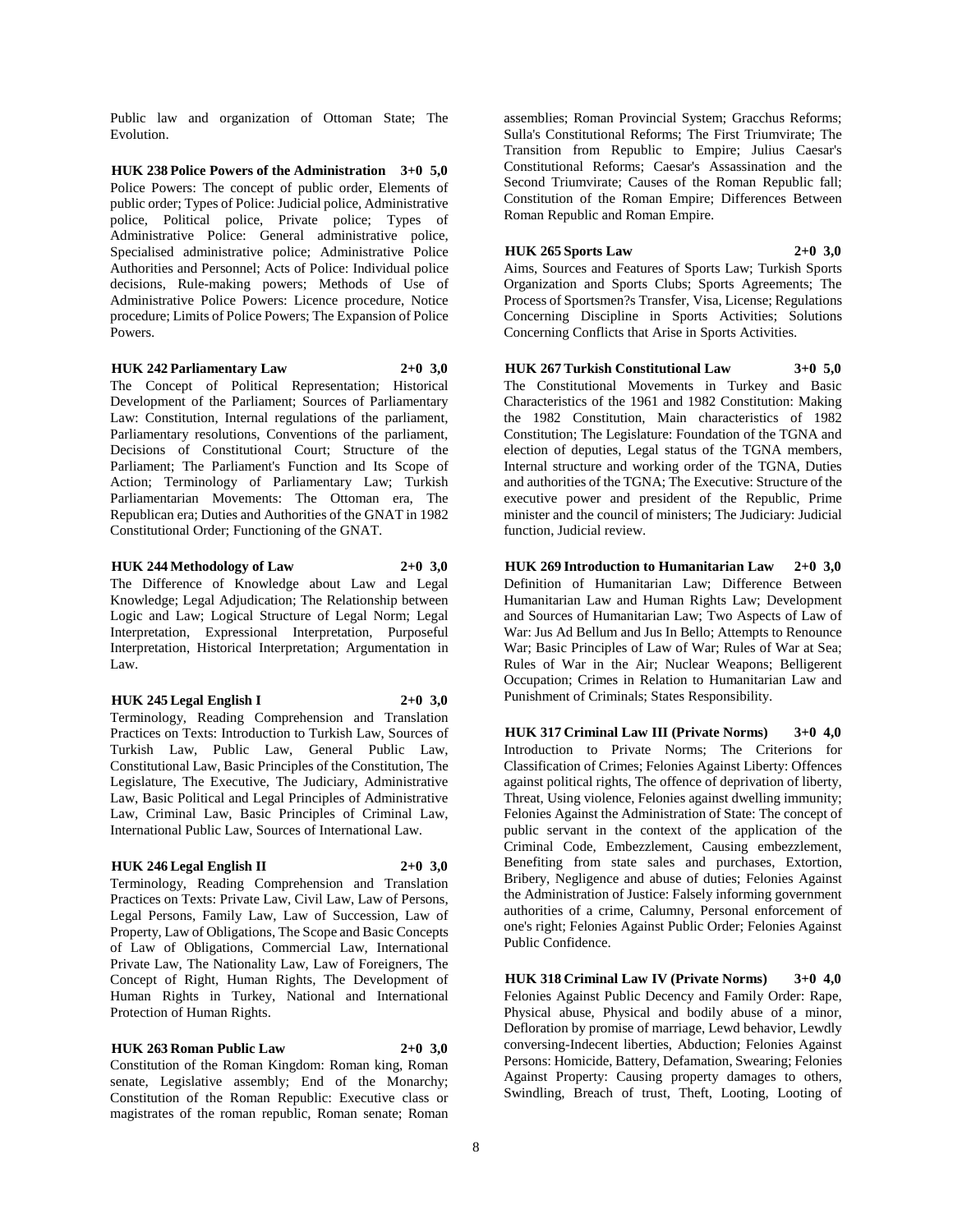chattel, Usurpation of bonds, The offence of forcing one to submit, Kidnapping.

#### **HUK 321 Law of Obligations III (Private Norms) 3+0 4,0**

Private Obligation Relations and the Contracts Arranged in the Law of Obligation; The Contracts That Are Not Arranged in the Law: The concept, The dogmatic fundamentals and the types of these contracts, The contracts which have unique structures, Compound contracts, Mixed contracts; Contracts That Cause Obligation of Assignment: Sale, Barter; Bounty; Contracts That Provide Use and Profit Rights: Simple lease, Usufructuary lease, Commodatum, Credit agreement, Credit agreement, Leasing.

### **HUK 322 Law of Obligations IV (Private Norms) 3+0 4,0**

Contracts That Produce Service Obligations: Service, Publishing, Procurations and quasi procurational legal relations; Contracts That Produce Obligation to Preserve: Bailment and privitres as bailment; Personally secured contracts: Assurance, Surety ship; Contracts That Have Results Related to Chance and Coincidence; Gambling and Bet, The contract whereby one party undertakes the maintenance of the other party for the life and latter; General partnerships.

#### **HUK 329 Criminology 2+0 3,0**

The Historical Development of the Concept of Criminology; The Meaning of the Concept of Criminology; The Methods Used; Crime in Criminology; Factors Effecting Criminal Behavior: Biological factors and crime, Physiological factors and crime, Social environment and social conditions and the criminal, Guilt and socio-cultural data, Political regime, Administration and crime, Social crisis and crime, Economy and crime, Narcotics, alcohol and crime; Types of Crimes and Criminals; The Science of Execution.

#### **HUK 333 Property Law I 3+0 4,0**

Introduction: The subject of the property law, Its elements, Separation of right in rem from other rights, Their classification, The principals of rights in rem; Legislation of Property Law: Case Law and Doctrine; The Definition and Legal Essential Character of Possession: Acquisition of possession, Protection of possession, Loss of possession, Types of possession; Land Register: The elements of land register, The organization of land registration; The Transactions of Land Register: Register, Modify, Leave, Annotations.

#### **HUK 334 Property Law II 3+0 4,5**

Ownership: Its subject, Extent and content; Protection of Rights of Ownership: Scope of public law and private law: Action of replevin, Action of prohibiting the interference; Types of Ownership: Joint ownership, Co-ownership, Ownership of immovable property, Ownership of movable property; Limited Rights in Rem: General, Servitudes of personal or real; Encumbrance on Real State; Mortgage; Chattel Mortgage.

**HUK 335 Commercial Enterprise Law 2+0 2,5** Commerce and Commercial Law; Commercial Enterprise; Commercial Transactions and The Relevant Legal Provisions; Determination of Commercial Cases: Courts dealing with commercial cases, Evidence and procedure in commercial cases; Merchant hood and the Consequences of Being a Merchant; Assistant Merchants: Dependent assistants, Independent assistants; Organization of Register of Commerce; Trade Name and Enterprise Name; Trademark: Definition and types, Registration, Rights and duties of holder of trade-mark, Legal transactions related to trademark, invalidation and termination of trademark, Protection of right of trademark.; Unfair Competition; Commercial Registers; Open Account.

#### **HUK 336 Corporation Law 4+0 5,0**

General Knowledge Concerning Partnership; Unincorporated Partnership; General Provisions Concerning Commercial Partnerships; General Partnership: Formation, Operation, Termination; Limited Partnerships: Formation, Operation, Termination; Joint-Stock Companies: General knowledge, Formation, Operation, Concept of share, Legal status of shareholders, Stocks and shares connected with joint-stock companies, Modifications in contracts, Accounts of partnerships, Termination and liquidation; Companies Partially Limited by Shares: Formation, Operation, Termination; Limited Companies: Formation, Operation, Termination; Cooperative Companies.

### **HUK 337 Civil Procedure Law I 3+0 4,0**

Introduction and General Principals: The aim of Procedure Law, Duties and Limits, Application Field of Procedure Law; Judicial Departments of the State; Competence and Venue; Principals of Trial; Theory of Action; Joiner of Parties; Theory of Procedure Transactions; Litigation of an Action; Exchange of Declarations: Petition of the case, Defendant's response; Transactions of the Parties That Abate an Action; Investigation and not Joining the Investigation; Theory of Proof; Evidences; Oral Trial and Judgment.

#### **HUK 338 Civil Procedure Law II 3+0 4,0**

Cautionary Judgment; Legal Remedies: Appeal, Correction of decision; Ultimate Judgment Judicata; Retrial; Court Costs: Filing fees, Witness fees, Attorney fees; Special Trial Procedures: An accelerated procedure, The simplified procedure; Special Courts: Court of labor disputes, Court for land registration; Execution of Foreign Courts Judgments; Arbitration: Arbitration act, Arbitrator, Arbitration procedure, Execution of arbitrator judgments.

#### **HUK 339 Tax Law I 2+0 3,0**

Basic Principles of Tax Law; Sources of Tax Law; Taxpayer and Tax Responsibility; Tax Administration; Application of Tax Transaction; Duties of Taxpayers; Time Limits; Termination of Tax Liability; Securing of Tax Claim; Tax Audit; Tax Offences and Penalties; Remedies to Tax Disputes

# **HUK 340 Tax Law II 2+0 3,0**

Income Tax: Description of income, Types of income, Types of tax liability, Commercial income, Agricultural income;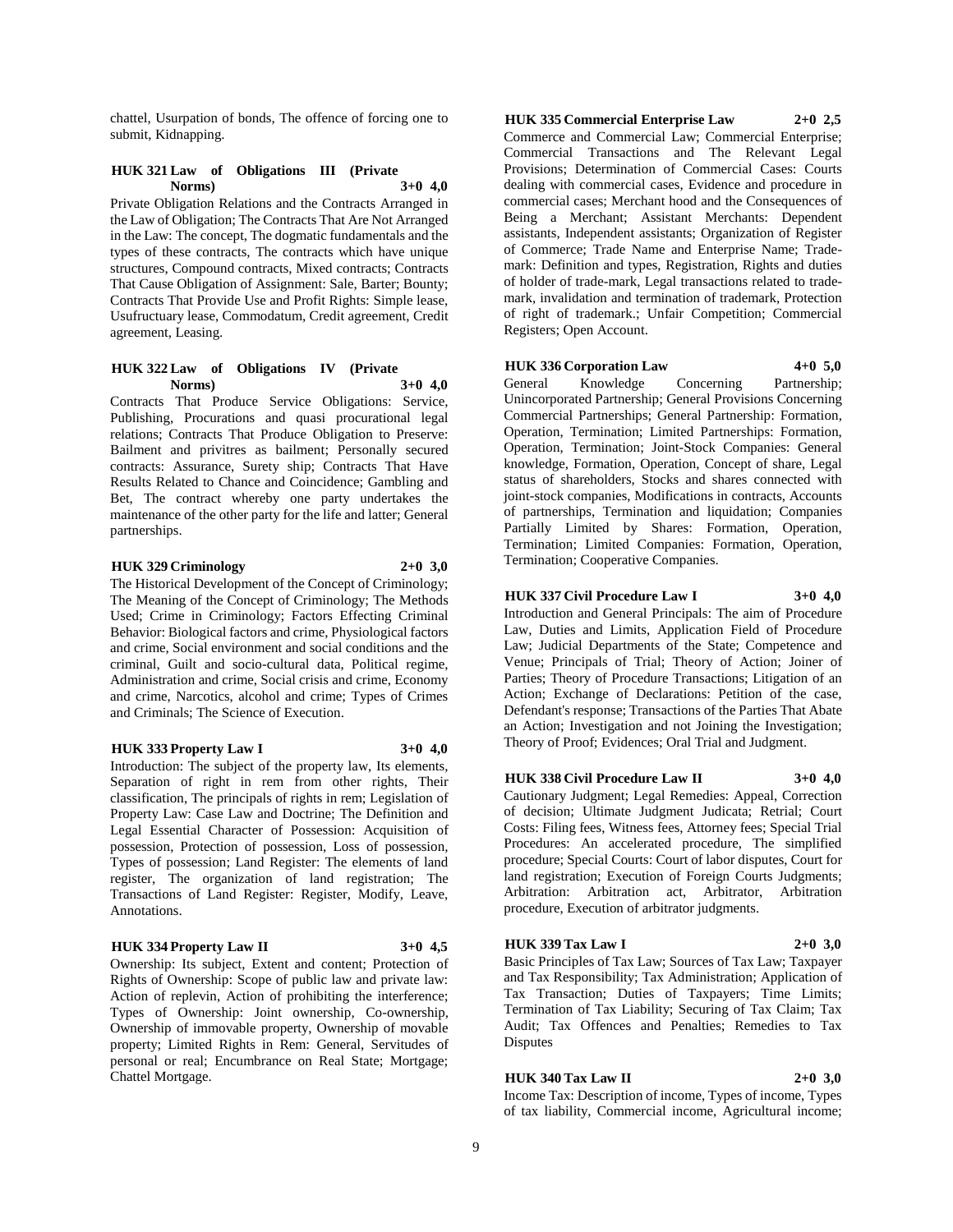Wages, Professional income, Moveable asset income, Real property income, The other incomes; Declaration, Assessment and Payment of Tax; Cooperate Income Tax: Subject, Tax payers of tax, Types of tax liability, Exclusion and exemptions, Tax base, Declaration, Assessment and payment of tax; Value Added Tax; Real Estate Tax; Special Consumption Tax; Gift and Inheritance Tax; Motor Vehicles Tax; Other Taxes in Turkish Tax System.

#### **HUK 341 Philosophy of Law 2+0 2,5**

The Relationship between Law and Philosophy; The Concern of Legal Philosophy; The Distinction of Natural Law, Legal Positivism and Legal Realism; Analytic Positivism, John Austin; Legal Concept of HLA Hart; Legal Realism, American Legal Realism, Scandinavian Legal Realism; R.Dworkin's Legal Philosophy; Natural Law, Classic Natural Lawyers, Contemporary Concept of Natural Law, Lon.L.Fuller's Legal Concept; Kelsen and Normativism and Positivism; Marxist Concept of Law; Concept of Justice in Rawls.

#### **HUK 342 Sociology of Law 2+0 2,5**

The Subject of Sociology of Law; Lawyer's an Sociologist's Approach to the Relationship Between Society and Law; Social Order and Personality, Culture and Social Norms, Society's Culture and Personality; Law and Social Order, Law and Ideology, Politics of Law and Judge; Legal Development and Legal Change, The Use of Law as a Mean in Reform Procedure.

### **HUK 343 Law and Economics 2+0 5,0**

Economic Analysis of Law: Economic Approach to Law; The Coase Theorem: Revision on the Problem of Social Cost; The economics of Property: Economic foundations of property law, Economics of intellectual property; Economics of Tort Liability: Value of Risk to Life and Health; Economy of Criminal Law: Crime and Punishment: An Economical Approach.

# **HUK 343 Law and Economics 2+0 5,0**

Economic Analysis of Law: Economic Approach to Law; The Coase Theorem: Revision on the Problem of Social Cost; The economics of Property: Economic foundations of property law, Economics of intellectual property; Economics of Tort Liability: Value of Risk to Life and Health; Economy of Criminal Law: Crime and Punishment: An Economical Approach.

#### **HUK 345 Commercial Paper Law 2+0 3,0**

The Term of Commercial Papers and Commercial Paper in Turkish Positive Law: Definition, Characteristics; Transfer; Types of Commercial Paper; Conversion in Commercial Paper; Commercial Bills: Definition, Types, Characteristics of commercial bills; Bill of Exchange: Definition, Legal characteristic, Conditions of form, Transfer, Acceptance, Payment, Aval; Promissory Note: Definition, Legal characteristic, Conditions of form, Provisions to be applied; Check: Definition, Legal characteristics, Economic importance, Conditions of form, Transfer, Presentation and payment, Prescription.

**HUK 351 Introduction to Legal Theory 3+0 5,0** The Nature of Legal Theory: The scope of ?legal theory?, Classification of legal theories; The Nature and Functions of Law; The Natural Law Tradition: Ancient Greece, Secularisation; English Analytical Positivism: John Austin, HLA Hart; Normativism; Revival of Natural Law: L. Fuller, J. Finnis; Interpretive Legal Theory: Law and literature theories, Semiotics, R Dworkin; American Realism: Rule scepticism, Fact scepticism; Critical Perspectives on Law: Marxism, Critical Legal Studies, Feminism; Theories of Justice: J Rawls, R Nozick.

# **HUK 357 Turkish Tax Law 3+0 5,0** Introduction and history of Turkish Tax Law, sources and

intenpretation of tax rules, tax ogligation, rights and duty of tax payers, taxation transaction, tax offences and penalties, remedies to tax disputes, income tax law, cooparate tax law, value added tax law, estate tax, special consumption tax, inheritance and gift tax, other taxes in Turkish Tax System.

#### **HUK 363 Computer Applications in Law 2+0 3,0** Law and Information Technologies; Introduction to "Hukuk

Ailesi (Law Family)" Software; Use of Law Family Software: Tools, Forms, Modules; Entry of Information into Law Family Software: Current Information, Representation Information, Recourse Information, Preparation and Process Information, Lawsuit Record Information, Improvement and Payment Information, Execution Record Information, Notification and Meeting Information, Accounting Information, Legislation and Case Law Information; Documents and Templates in Law Family Software; Standard Correspondence Documents; Use of Editor in Law Family Software; Help Menus; Quick Registrations; Reports in Law Family Software; Guidebook and Contact Information.

# **HUK 364 Execution Law 2+0 3,0**

Basic Concepts of Execution Law; Principles of Execution Law; Execution Law in the Legal System and in International Law; Execution of Judicial Sentence Decisions and Execution Systems; Concept of Punishment: Characteristics, Types and execution; Rights and Liabilities of Convicts; Acceptance and Planning in Penal Institutions, Effects of Execution on Convicts; Organization of Penal Institutions; Order and Security in Penal Institutions; Transfer of Convicts, Clemency; Preparations for Release, Post- Release Process; Execution Institutions; Administration of Penal Institutions and Personnel in Penal Institutions; Interruption of Execution and Causes that delay Execution; Specific Types of Execution; Courts of Criminal Execution; Inspections.

**HUK 365 Introduction to Sociology of Law 3+0 5,0** Methods of Social Research: Quantitative and Qualitative Researches; Usage of Social Research in the Legal Field: Sociology of Law, Legal anthropology and comparative studies; Legal Profession as a Research Field: Legal situation of Legal profession in Turkey, Social situation of legal profession, An empirical study on legal profession in Eskişehir; Comparative Studies: Legal profession in EU, France, Australia, China, Holland, Spain and Germany.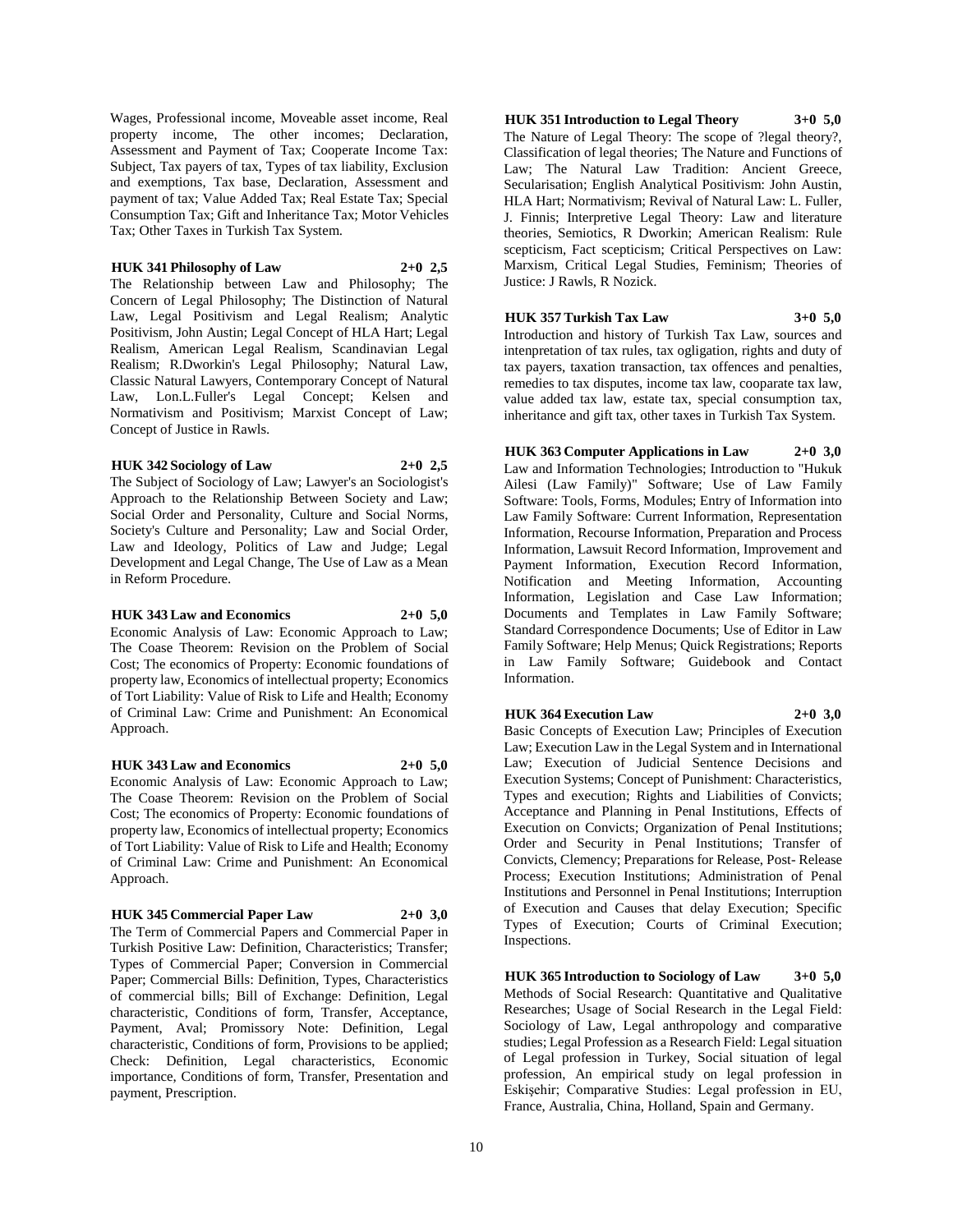**HUK 367 International Air and Space Law 2+0 3,0** Historical Development of Air Law; Sources of International Air Law; Legal Regime of National and International Air Zones; The Notion of ?Aviation Security? and Relevant Conventions; Chicago convention, 1963 Tokyo convention, 1970 the Hague convention, 1971 Montreal convention, 2010 Beijing Convention; Flight Information Region and the Greco-Turkish Dispute on F.I.R.; S.A.R. Zones; Definition and Delimitation of Outer Space; Conventional Regime Regarding Space Law.

**HUK 368 Children's Rights Practices 2+0 3,0** Children's Rights in Civil Code; Children's Rights in Labor Law; Children's Rights in Criminal Code; Education on Children's Rights; Student Activities; Visit to Bar; Visit to Hospitals; Visit to Juvenile Police Department; Visit to Juvenile Courts; Visit to Social Services; Street Law Activities: Training Program on Child Rights for Elementary and High School Students; Reporting of Training Program; Presentation of Reports.

#### **HUK 371 International Law and the use of Force 3+0 5,0**

Introduction: Basic issues, methodology and resources; Development of International Law on the Use of Force; Ancient ages, League of Nations, United Nations; Challenges to the UN Charter and its Paradigm: Preventive strike, Preemptive strike, Anticipatory self-defense, Humanitarian intervention; Global Terrorism and Law; Case Studies: Panama, Iraq, Afghanistan.

### **HUK 372 Practical Consumer Law 2+0 3,0**

Concepts of Consumer and Defect; Rights of Consumers Stemming from Defective Goods and Services; Liability Stemming from Defective Goods and Services; Standard Terms; Consumer Credits; Sales on Account; Campaign Sales; Door to Door Sales; Misleading Advertisements; Visit to Arbitration Committee for Consumer Problems; Visit to Consumer Court; Street Law Practices; Training Programmes for Elementary and High School Students; Reporting of Training Programmes; Presentation of Reports.

#### **HUK 373 The Law of Attorney 2+0 3,0**

Introduction: Properties of attorneyship as a profession, Historical development of the profession; Attorneyship as a Public Service; Attorneyship as a Profession: Attorneyship contract, Obligations of attorneys; Liability of Attorneys: Civil liability, Penal liability, Disciplinary liability.

### **HUK 379 Gender and Law 2+0 3,0**

Basic Concepts: Sex, Gender, Sexual orientation, Transgender, Queer, Gender roles, Femininity, Masculinity, Abortion and reproduction policies; Gender in Turkey and the World: Gender and law, Gender roles in laws, Gender roles in family law, Gender roles in work life, Gender roles in criminal law, Sexual crimes; Violence Against Women: Domestic violence; Practice: Case studies, Street Law, Consultancy services at Research Center for Women Studies and NGOs.

# **HUK 381 Medical Criminal Law 2+0 3,0**

Concept of Medical Criminal Law; Evaluation of Medical Intervention with Regard to Criminal Law; Crimes That can be Committed by Physicians: Intentional killing and Intentional injury, Intentional killing by act of omission, Reckless killing and Reckless injury, Aggravated injury on account of its consequences, Having sexual relationship with a patient, Experimentation on human beings, Trading of organs and tissues, Illegal abortion, Sterilization, Deprivation of liberty, Illegally obtaining or giving data, Altering the lineage of a child, Failure by a member of the medical profession to report an offence, Genital examination; Contraventions: Unauthorized practice of medicine, Unauthorized practice of dentistry, Medical intervention without the patient consent.

**HUK 383 Interpretation Theory 2+0 3,0** Hermeneutics: Scope, Meaning, and Definition of Hermeneutics; History of Hermeneutics: Theological hermeneutics, Legal hermeneutics, Hermeneutics as a linguistic method; Leading Hermeneutical Theorists: Schleiermacher, Dilthey, Heidegger, Gadamer, Ricoeur; Contemporary Hermeneutical Debates: Gadamer-Betti, Gadamer-Hirsch, Gadamer-Habermas, Gadamer-Derrida; Hermeneutic Circle: Pre-understanding/prejudice, Understanding, Interpretation; Understanding and Explanation; Interpretation and Overinterpretation: Role and limits of interpretation in social sciences; Relationship of Text-Author-Reader; Law, Language and Ambiguity; Construction of Meaning and Polysemy; Reading Legal Texts as Linguistic Texts.

**HUK 431 Criminal Procedure Law I 3+0 4,0** Introduction to Criminal Procedure Law; The Sources of Criminal Procedure Law; Applicability of Criminal Procedure Norms; Conducting Proceedings and Judicial Authorities; Systems of Criminal Procedure; Conditions of Criminal Procedure: Complaints, Claims, Applications, Permissions, The accused should not be insane, The accused should not be absent; Jurisdiction: National jurisdiction, Jurisdiction according to function, Jurisdiction by locality, Jurisdiction by person; The Connection Between Conflicts; Parties to Criminal Proceedings; Criminal Procedure Transactions; Evidence.

# **HUK 432 Criminal Procedure Law II 3+0 4,0**

Security Precautions: Arrest, Apprehension, Bringing by force, Preventing from going abroad, Surveillance, Search, Putting under protection, Seizing the property; Preparatory Investigation; Final Investigation: Preparation for trial, Trial, Final decision; Special Trials: Trial of public servants, Penal decrees by Peace Courts, Preliminary payment; Legal Remedies Against Judgments: Exceptions, Appeal, The Chief Public Prosecutor's protest, Correction of the decision, New trial in favor of the accused, Reversal by a written order from the Ministry of Justice.

# **HUK 433 General Public Law I 3+0 3,0**

The Subject and Development of General Public Law; The Effects of Political Science on Public Law; General Theory of State; Definition and Character of State; The Opinions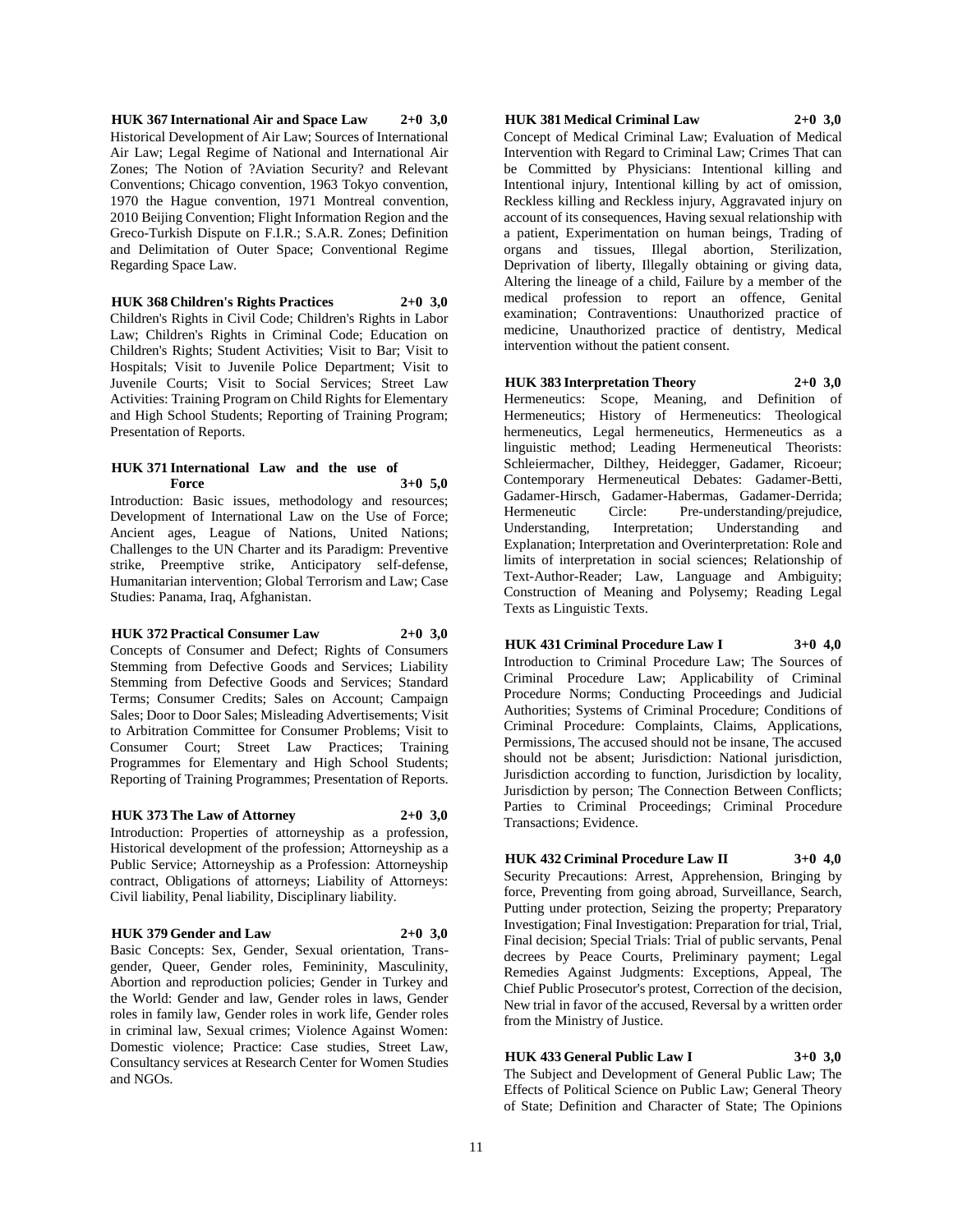Asserted on the Emergence of State; Theory and Development of the State on Positive Grounds; Concept of Modern State; The Elements of State; Globalization and the Modern State; Development of State in Industrial and Post-Industrial Societies.

### **HUK 434 General Public Law II 3+0 3,0**

Human Rights; The Concept of Human Rights; Philosophical Roots of Human Rights; Development of the Concept of Human Rights at National and International Levels; Development of Human Rights on Philosophical and Historical Grounds; Transition of Human Rights Doctrine to Practice; Citizens and Human Rights Bills; The Development of Human Rights in Turkey; The Limits and Regulation of Human Rights; National and International Protection of Human Rights; The United Nations System and European Convention on Human Rights.

#### **HUK 436 Labor Security Law 2+0 3,0**

The Importance of Laborer's Health and Labor Security; Problems and Precautions: Development and importance of laborers? health and labor security, Causes for occupational accidents and diseases and precautions to be taken; General overview of the subject of laborers? health and labor security in Turkey; Liability of the Employer and Employers? Duty to Supervise the Laborer: Discovery of labor security rights, The employers? duty of protection and supervision of the laborers, Characteristics and requirements of the employers? legal responsibility, Compensation actions due to occupational accidents and diseases; Public Law Sanctions that can be Applied to Employers and the Control of Labor Security.

#### **HUK 437 Legal Medicine 2+0 2,0**

Determination of Identity; The Signs and Causes of Death; Injuries and Weapons; Period of Handicap for Customary Occupation; Battery; Risk to Life; Permanent Facial Scars; Death by Inhibition; Points That Have To Be Given Attention When Writing a Report; The Entirety of Race, Miscarriage and the Murder of a Miscarried Baby; Drugs; Criminal Capacity of Adults; Curatorship; Determination of Age; Capacity to Distinguish between Right and Wrong and Mental Faculty; Criminal Responsibility of Deaf Children; Rape and Other Indecent Actions; Sodomy; Hymen; Sexual Incapacity; Psychology of the Person Under Oath; Video of the Autopsy.

# **HUK 439 Law of Refugees 2+0 3,0**

Intorduction to Law of Refugees: Sources of the Law of Refugees, Historical Development; Concepts of Refugee and Asylum: Definitions made in United Nations, Definitions made in European Union, Definitions in Turkish law; Status of Refugee: Recognition of the status of refugee, Termination of the Status of Refugee; Rights and Liberties of Refugees: International Law Framework, Regulations in EU law, Regulations in Turkish Law.

# **HUK 440 Maritime Commercial Law 2+0 3,0**

Introduction to Maritime Law; Scope and Classification; Characteristics; History; Environments; Sources of Maritime Law; Ship; Definition and Characteristics; Registering

Ships; Real Rights on Ships; Ownership of Ships; Hypothecation of Ships; Maritime Loans; Usufruct; Shipowner and Maritime Joint-adventure; Seamen Contracts; Freight Contracts; Contracts of Carriage of Passengers at Sea; Maritime Accidents; Maritime Prosecution Laws; Marine Insurance.

### **HUK 442 Law of Succession 3+0 4,0**

General Information on Law of Succession; Successions; Testamentary Transactions: General information on testamentary transactions, Procedural issues on testamentary transactions, Substantial issues on testamentary transactions, Interpretation and invalidation of testamentary transactions; Reserved Portion; Disposable Portion of an Estate; Reduction of Dispositions and Restoration: Reserved portion, Disposable portion of an estate and reduction of dispositions, Restoration in succession; Transfer of Estate: Opening the inheritance and the legal consequences connected to it, General rules of opening the inheritance, Acquisition of inheritance, An action for recovery caused by inheritance, Distribution of the estate.

# **HUK 443 Insurance Law 3+0 3,0**

Introduction to Insurance Law: The emergence of the idea of insurance and its development, Sources of insurance law; Advantages of Insurance; Industry of Insurance: Insurance companies that have activities in Turkey, Organization of insurance companies, Control of insurance companies; General Principles of Insurance Law: General, Characteristics of insurance contracts, Elements of insurance contract, Insurance documents, Obligations of parties; Types of Insurance; General Principles of Compensation Insurance; Types of Compensation Insurance; Life Insurance; Types of Life Insurance; Financial Liability Insurance; Earthquake Insurance.

#### **HUK 445 Labor Law 3+0 4,0**

Individual Labor Law: General knowledge about labor law, The application field of labor law, Contract service, Obligations that occur from contract service, Termination and results of contract service, Arrangement of work on account of time, Paid holidays and leaves, Arranging of work on account of persons, Laborers? health and work security; Collective Labor Law: Unions, Formation of unions and their organs, Membership to a union, Securities of unions, Activities of unions and confederations, Their financial structure, control, termination and end of their activities; Collective Labor Agreements: It's formation provision application field; Strikes during the solution of collective labor conflicts, Lockout and refereeing.

### **HUK 446 Judicial Review in Administrative Law 2+0 2,0**

Administrative Decisions: Definition, Features and elements, Types, Formation and execution of administrative decisions, Consequences of administrative decisions; Administrative Acts; Administrative Contracts: Definition, Criteria and types, Formation, Execution and finalizing administrative contracts; Financial Responsibility of Administration: Responsibility based on fault (negligence), Types of responsibility without fault, Conditions of responsibility,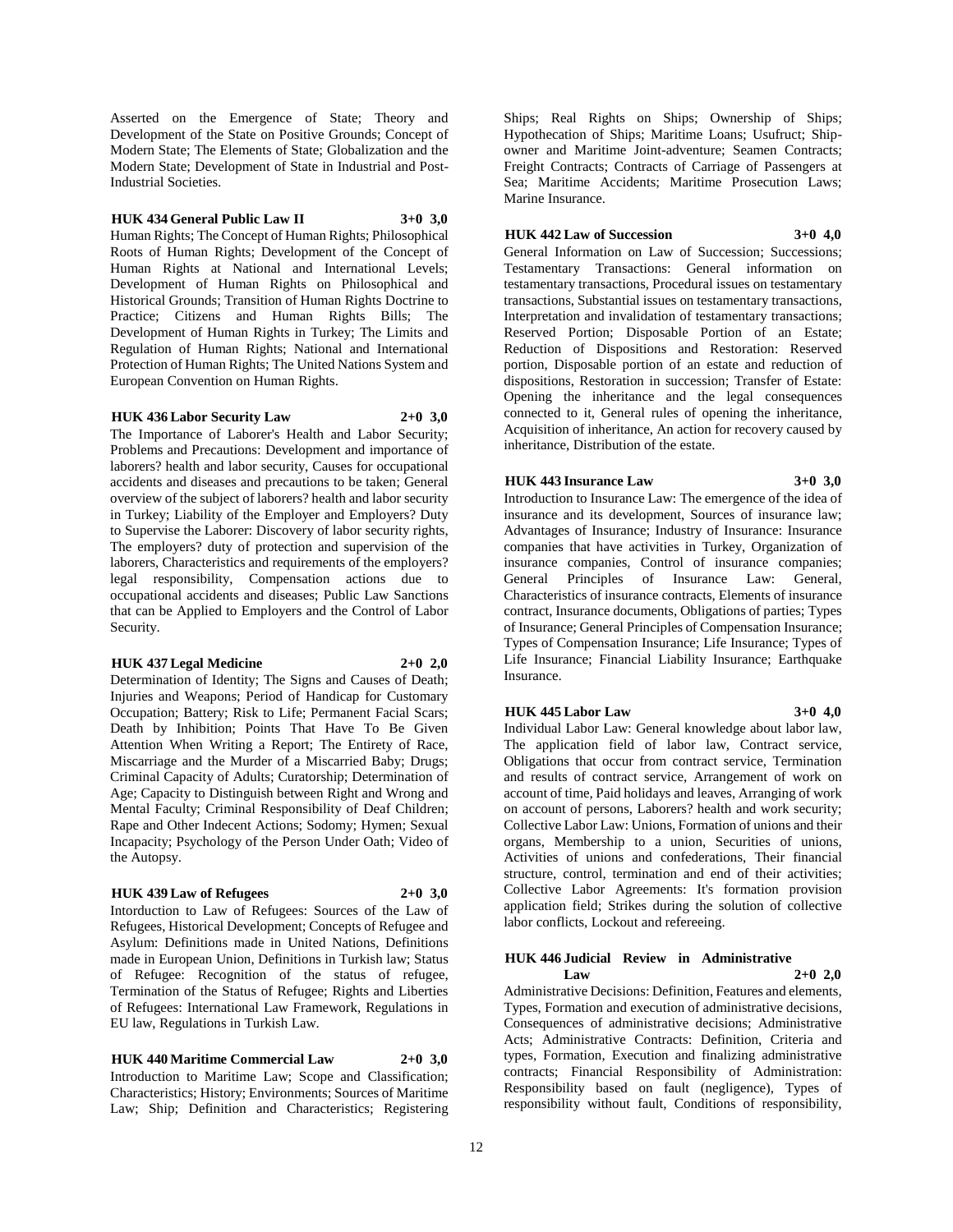Situations which reduce or eliminate responsibility; Judicial Review Procedure: Jurisdiction of Administrative Judiciary, Courts within the administrative judiciary structure, Types of judicial remedies and their characteristics, Suspension of execution, Consequences of filing an action, Adjudication and court decisions, Legal remedies against court decisions.

# **HUK 448 Social Security Law 2+0 2,5**

Emergence and Development of the Concept of Social Security; Systems of Social Security; International Dimensions of Social Security; Modern Principles of Social Security; Financing of Social Security; Development of Social Security in Turkey; Social Aids and Social Services; Social Security of Workers; Social Security of Officials; Social Security of Independent Workers.

**HUK 449 Welfare State and Social Rights 3+0 5,0** Conceptual Framework: Definition and the distinctive features of the welfare state, Definition and the distinctive features of social rights, Relationship between welfare state and social rights; The Context upon which Welfare State was Built: Great depression, Long wave of expansion in international economy, New capital accumulation regime, Cold war; Various Types of Welfare State: Developed welfare state at the centre of world-system, National development project as a provider of social welfare in the Third Word; The Fall of the Welfare State: Changing context, New tendencies in approach to social welfare, The debates on the future of the welfare state and social rights.

**HUK 461 Anthropology of Law 2+0 3,0**

Fundamental Concepts of Anthropology: Human, Community, Culture, Civilization; Introduction to Anthropology of Law: Social norm, Social structure, Conflict and deviation; Social Institutions and Law: Family, Power, Property, Everyday life, Religion-beliefs and rituals; Power: Structure of power, State and power, Kinship and power, Religion and power; Social Control: Society and control, Extra-legal social control forms, Law and social control; Conflict resolution: Conflict, Extra-legal conflict resolution, Law and conflict resolution.

**HUK 463 Execution and Bankruptcy Law I 4+0 6,0** Introduction to Execution and Bankruptcy Law: Enforcement of law, The organization of execution, Claim to pursue, Parties of execution; Introduction to Execution: Order of payment, Objection, Invalidation of an objection, Termination of the demand, Negative declaratory action for estuation, Attachment, Forced sale, Realizing assets; Execution for Negotiable Instruments; Emptying a Real Property; The Execution of Judgment; Foreclosure.

**HUK 464 Execution and Bankruptcy Law II 3+0 4,5** Provisional Distrait: Bankruptcy; Substantial Bankruptcy Law; Procedural Bankruptcy Law; The Elimination of Bankruptcy; Bankruptcy Offences; The Law of Composition; Action for Nullity.

**HUK 465 Private International Law I 3+0 5,0** Nationality Law: General principles of Turkish nationality law; Acquisition of Turkish nationality; Loss of Turkish

nationality; Proof of Turkish nationality and judicial review; Acquisition and loss of nationality according to agreements; Law of Foreigners: General principles of Turkish foreigners law; Public rights and freedoms of foreigners; Private rights of foreigners; Political rights of foreigners.

**HUK 466 Private International Law II 3+0 4,0** Conflict of Laws: General Principals of international private law; Legal transactions and the regime that it is subject to under international private law; Conflict of laws rules; International Procedure Law: General principals of international procedure law; International jurisdiction of Turkish courts; Recognition and enforcement of foreign court decisions; Recognition and enforcement of foreign arbitral awards.

### **HUK 467 Applications in Law 0+4 5,0**

The main purpose of this one semester course is to enable students to grasp the broad context of the Program in Law by using alternative educational conceptions and to work on projects of their choice. An advisor is assigned to each student to supervise the process of research and writing.

**HUK 468 Service of Process Law 2+0 3,0** Introduction to Service of Process Law: The term of service of process, The importance of service of process; The Main Stages of service of process; Authorities who are Authorized to Perform Service of Process: Notification by post office, Notification by a judicial officer; Direct Notification; The Persons to whom the service of process can be served; The Location and Time Restraints of Service of Process; Documents of Service of Process and Official Costs; Procedure of Service of Process: General Applications; Absence of the person in his/her address and rejection of the notification, Service by publication, Service to the Foreign nationals and Turks which live in Foreign Countries; Irregular Notification and Criminal Offences Related to Service of Process

**HUK 470 International Environmental Law 2+0 3,0** State Responsibility and the Environment; International Cooperation; Atmospheric Pollution; Ozone Depletion and Global Warming; Outer Space; International Watercourses; Ultra-hazardous Activities: Nuclear activities, Hazardous wastes; Marine Pollution.

# **HUK 472 Medical Law 2+0 3,0**

Basic Concepts: Medicine, Medical law, Patient; Positive Law: The constitution, International contracts, Codes of law; Patient and Physician Rights: Basic patient rights, Patient rights in medical research, Physician rights; Conditions for Compliance of Medical Intervention with Law: Information and consent, Medical necessity; Medical Civil Liability: Liability for self-employed physicians, Liability for medical interventions in hospitals.

**İKT 123 Economics I 2+0 3,0** The Description of Economics; The History of Its Development and Methodology; The Role of Markets in the Regulation of Economic Activity and Supply-Demand; The Applications of Supply and Demand; Institutional Structure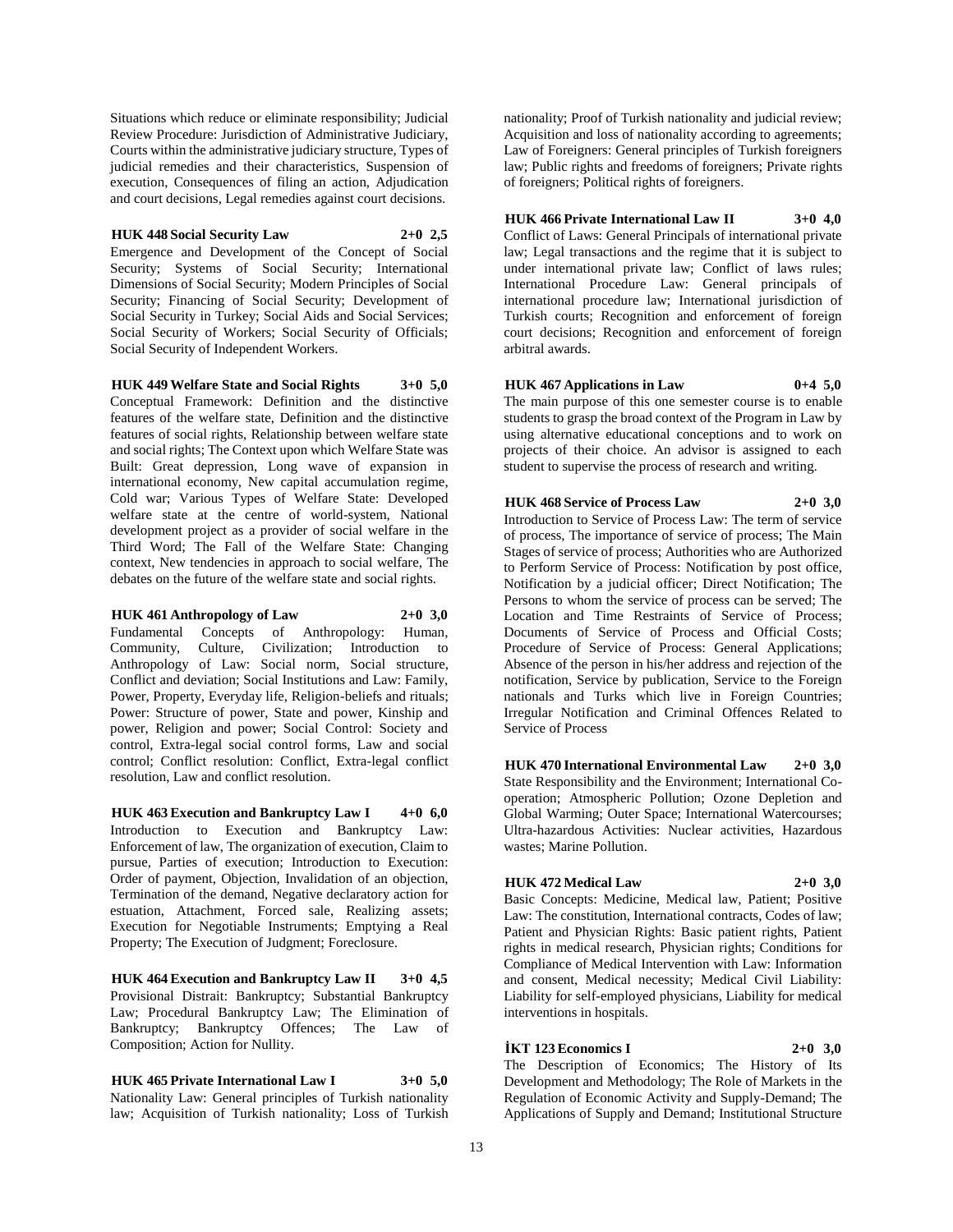of the Private Sector; Institutional Structure II Public Sector; Consumer Behaviour and Production Process: Utility theory, Demand; Elasticity; Production Process: The law of diminishing returns, Production function, Production costs; Structure of Industry; Perfect Competition Market; Monopoly.

### **İKT 124 Economics II 2+0 3,5**

National Income: The principles of the classical and Keynesian economics, The theory of classical employment, The theory of Keynesian interest, The theory of modern employment, Unemployment; Money: Money standards, The theories of money; International Equilibrium: Balance of payment, Foreign exchange and exchange rate; Problem of Economic Stability: Inflation, Underemployment; Economic Policies: Monetary policy, Fiscal policy, Direct controls; Growth and Development.

#### **İKT 317 History of Economic Thought 2+0 2,5**

Economic Thinking before Economics: Eastern , Ancient Greek, Roman; Economic Thought in The Middle Ages: Christian scholastic and Muslim jurist; Emergence of Market Society and Economic Thought: Mercantilism and Mercantilist Intellectuals; Pioneers of Economics: The Physiocrates and Physiocracy, Classical Scholl, Adam Smith, Thomas Malthus, David Ricardo, J.B. Say, J.S. Mill and fundamentals of classical economics in the 19th Century; Reactions to Classics: Humanism, Nationalism, Socialism; Economics in the 20th Century: Instructional School, Keynesian school, Neoclassic economics, Heterodox theory.

#### **İKT 325 Globalisation 2+0 3,0**

What is Globalization?: The concept of globalization, Historical development, Fields effected by it; Theories on Globalization: Classic and indirect theories, New theories; Effect of Globalization on Economics: Commerce, Corporation, Companies and their activities, Organization theories, Labor and capital trends, Global categories; Effects of Globalization on Turkish Economy: Ottoman Empire (1600-1870), Transformation to a national state from the Empire (1870-1970). Global economy during 1970's and after 1970's.

### **İKT 421 Economy of Turkey 2+0 3,0**

The Place of Turkish Economy in World Economy; National Income and Income Distribution in Turkey; Developments of Public Finance in Turkey; Government Debt in Turkey; Sectoral Developments in Turkey: Agriculture, Industry, Energy, Service; Inflation in Turkey; Structural Stability Policies in Turkish Economy; A General Evaluation of International Trade Policies; Relations with EU; Policies Concerning Foreign Capital.

#### **İKT 421 Turkish Economy 2+0 3,0**

The Place of Turkish Economy in World Economy; National Income and Income Distribution in Turkey; Developments of Public Finance in Turkey; Government Debt in Turkey; Sectoral Developments in Turkey: Agriculture, Industry, Energy, Service; Inflation in Turkey; Structural Stability Policies in Turkish Economy; A General Evaluation of

International Trade Policies; Relations with EU; Policies Concerning Foreign Capital.

# **İNG 175 English I 3+0 3,0**

Using the Verb 'to be'; Saying Name, Phone Number and email Address; Describing Things and Places in a Classroom; Asking for Help While Studying; Using the Verb 'to be' in Questions, Describing Favourite Celebrities, Friends and Family; Using Simple Present Statements, Yes-No Questions and Short Answers; Talking about Daily and Weekly Routines; Saying How Often You Do Things; Talking about Free-time Activities and TV shows; Using 'there is, there are'; Using 'some, no, a lot of, and a couple of'; Describing Neighbourhood and Local Events; Asking for and Telling the Time.

# **İNG 176 English II 3+0 3,0**

Using the Present Continuous; Talking About the Weather and Sports; Using 'like to', 'want to', 'need to' and 'have to' with Other Verbs; Using 'this', 'that', 'these', 'those'; Asking Questions with 'How much'; Talking about Clothes, Colours, Shopping and Prices; Using can; Talking about Countries, Languages, and Nationalities; Talking about International Foods; Using the Simple Past of Regular and Irregular Verbs; Using the Past of be; Asking Simple Past Information Questions; Describing Past Experiences; Using Many and Much; Using Some and Any; Using Would Like; Describing Favourite Foods and Eating Habits; Using 'or something' and 'or anything'.

#### **İNG 179 Advanced English I 3+0 3,0**

Using Manner Adverbs and Adjectives to Talk about People's Behaviour and Personality; Adding Prefixes to Make Opposites; Using the Present Perfect; Talking about Experiences; Using the Superlative Form of Adjectives; Talking about Rules and Discipline; Using 'used to' and 'would' to Talk about Memories; Talking about Family, Relatives and Childhood; Talking about Eating Habits and Different Ways to Cook Food; Responding to Suggestions; Refusing Offers Politely; Using 'will, going to, the Present Continuous and the Simple Present' to Talk about the Future; Talking about Future Plans, Facts, Predictions and Schedules; Using Expressions with 'make' and 'do'.

# **İNG 180 Advanced English II 3+0 3,0**

Making Sentences with Relative Clauses; Using Phrasal Verbs; Talking about Imaginary Situations or Events in the Present and Future; Giving Advice; Including Questions within Questions and Statements; Talking about Problems with Technology; Using the Present Perfect Continuous to Talk about Recent Activities; Talking about Social Life and Different Kinds of Movies; Using Adjectives ending '-ing' and '-ed'; Showing You Understand another Person's Feelings or Situation; Using the Simple Past Passive in News Stories; Talking about Local and International News Events; Talking about Extreme Weather and Natural Disasters.

### **İNG 225 Academic English I 3+0 3,0**

Reading Skills for Academic Study: Understanding key vocabulary, Getting the gist of the text, Skimming and scanning, Understanding text organization, Developing basic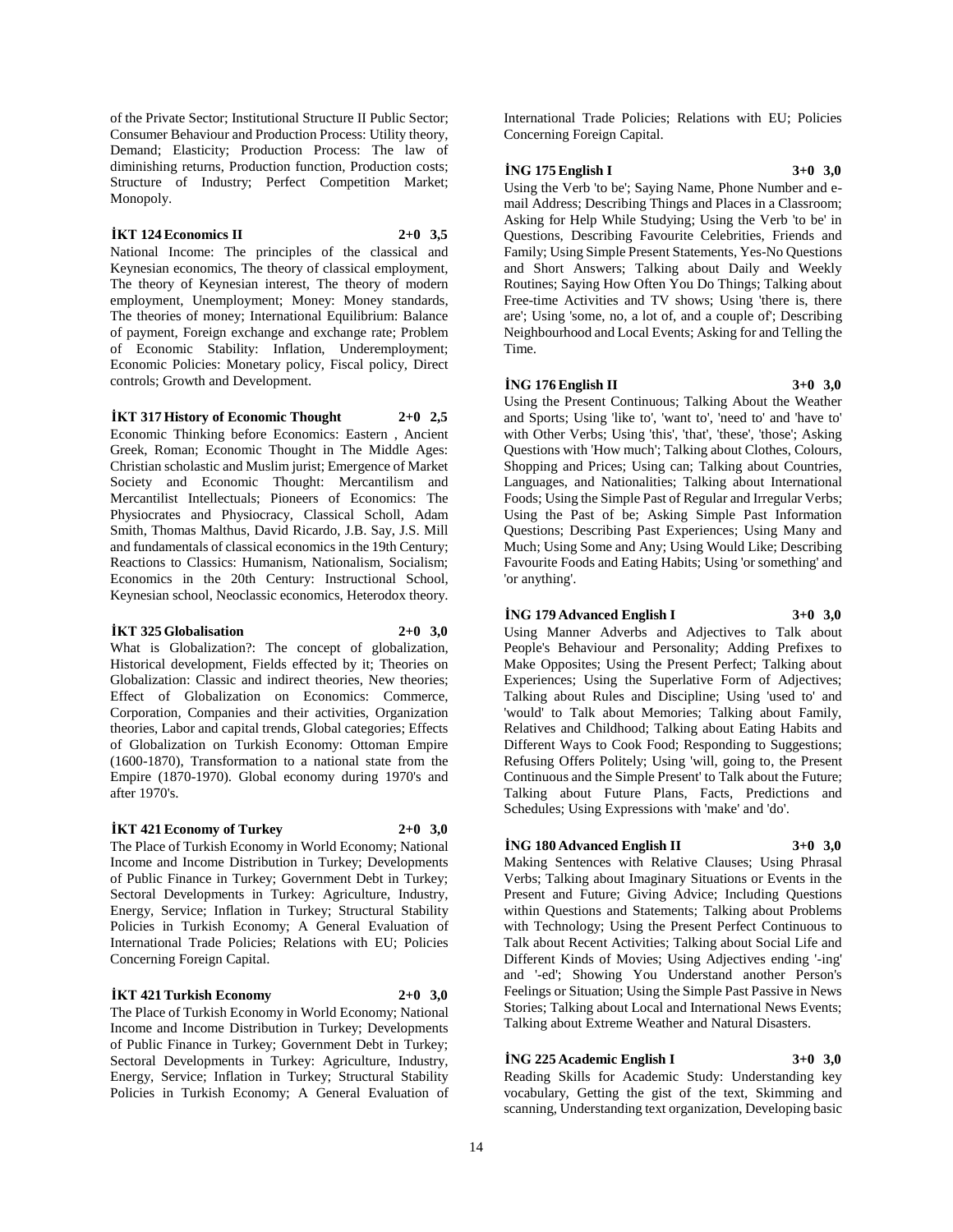vocabulary knowledge; Listening Skills for Academic Study: Listening for main idea, Listening for detailed information, Listening to short daily conversations, Listening for key ideas; Speaking Skills for Academic Study: Introducing oneself, Maintaining everyday conversations, Giving descriptions of events, Asking and answering questions; Writing Skills for Academic Study: Writing simple sentences, Writing notes, Writing basic descriptions of events, Writing informal letters.

**İNG 226 Academic English II 3+0 3,0**

Reading Skills for Academic Study: Exposure to simple academic texts, Developing reading fluency, Identifying text type, Improving academic vocabulary knowledge, Distinguishing key ideas from supporting details; Listening Skills for Academic Study: Distinguishing main idea from the detailed information, Listening to short texts on different topics, Noticing intonation; Speaking Skills for Academic Study: Asking for information, Giving detailed information on relevant topics, Asking for and giving directions; Writing Skills for Academic Study: Writing simple and compound sentences, Writing simple biographies, Writing brief reports, Writing short paragraphs.

# **KÜL 199 Cultural Activities 0+2 2,0**

Participating Actively or as a Spectator in Sports Activities; Participating in Activities Arranged by the Counseling Center; Participating in Workshops in Art; Education on Museums; Participating in Art Trips; Participating in Cultural Trips; Participating in and Taking Duty in activities such as Cinema, theatre, scientific Meeting etc.; Taking duty in Clubs; Being a Student Representative and Participating in Environmental Activities.

### **MAL 212 Public Finance 2+0 3,0**

The Activities of the Government and Finance Techniques: The evolution of the science of finance, Economic activities of the government, Public economics, Monetary description of government activities; Public Expenditure: National accounting, Decision process in government activities (budget), Finance of government activities, Monetary transactions of the government, Treasury transactions and public debt; General Tax Theory: Definition of tax and basic tax concepts, Tax rules and tools used to achieve the principle of ability to pay, Taxation techniques, Types of tax, Tax systems, Tax burden, Tax pressure.

# **MUH 313 Law and Accounting 2+0 3,0**

Basic Concepts Related to Business and Accounting; Relationship Between Business and Accounting; Business as a System; Accounting as a System; Accounting Equation and Concept of Accounting; Ledgers and Journals; Inventories; Liquid Assets; Receivables; Non-Current Assets; Liabilities; OwnersEquity; Adjustment Transactions and Preparation of Financial Statements; Fundamentals of Financial Analysis.

**MÜZ 151 Short History of Music 2+0 3,0** Mile Stones in the History of Music; Music of the Antique Period; Music of Far East; Music of Anatolia; Music of the Middle Ages: Gregorian Chants; Music of Renaissance: Bach and Handel; Music of the Classical Age; Pianoforte in the Classical Age; Romantic Age; Nationalist Movement; Contemporary Music; Nationalism and Universality.

# **MÜZ 155 Turkish Folk Music 2+0 2,0**

Folk songs from different Regions of Turkey are Taught; Aegean Region Zeybek Folk Songs: Eklemedir koca konak, Ah bir ateş ver, Çökertme, Kütahya'nın pınarları, Çemberinde gül oya; Kars Region Azerbaijani Folk Songs: Bu gala daşlı gala, Yollarına baka baka, Dağlar gızı Reyhan, Ayrılık, Dut ağacı boyunca; Central Anatolian Region Folk Songs: Seherde bir bağa girdim, Uzun ince bir yoldayım, Güzelliğin on para etmez, Mihriban ve Acem kızı; Southeastern Anatolian Region; Urfa and Diyarbakır Folk Songs: Allı turnam, Urfanın etrafı, Mardin kapısından atlayamadım, Fırat türküsü, Evlerinin önü kuyu; Blacksea Region; Trabzon, Rize, Artvin Folk Songs: Maçka yolları taşlı, Ben giderim Batuma, Dere geliyor dere.

**MÜZ 157 Traditional Turkish Art Music 2+0 2,0** Description of Traditional Art Music: Basic concepts, Characteristics, Types, Notes, Instruments; The Mode System of Traditional Turkish Art Music; The Rhythmic Pattern of Traditional Turkish Art Music; Samples from Different Modes; Samples from Different Rhythmic Patterns.

# **PSİ 313 Legal Psychology 2+0 3,0**

Introduction to Psychology of Justice: Purpose, Sections, Place in psychology, Method; General Information on Offender Psychology: Psychological balance and the reasons of losing psychological balance, External balance; Classification of Offenders; Psychology of Procedure: Psychology of the judge, Psychology of the accused, Psychology of the victims, Psychology of the witnesses, Psychological explanation of written evidences; Psychology of the Prisoner: General information on the execution of the punishment, Psychological explanation of penalties, Psychological information on the execution of the punishment.

# **SAN 155 Hall Dances 0+2 2,0**

Basic concepts. The ethics of dance, Dance Nights, Dance Costumes, National International Competitions and rules/grading, Basic Definitions, Classifications of Dances: Social Dances; Salsa, Cha Cha, Samba, Mambo, Jive, Rock'n Roll, Jazz, Merenge; Flamenko, Rumba, Passa -Doble, Argentina tango, Vals, Disco, Quickstep, Foxtrot, Bolero, European Tango: Ballroom Dances; Sportive Dances; Latin American Dances; Samba, Rumba, Jive, Passa-Doble, Cha Cha, Standart Dances; European Tango, Slow vals (English), Viyana vals, Slow foxtrot, Quickstep.

# **SAT 101 Chess 1+2 3,5**

History of Chess; Introduction to Chess: Movements of rook, pawn, knight, bishop, king and queen, Capturing men, Types of movements, Meaning of notation, Value of pieces, Movements of king, General chess rules; Basic Movements to Win the Game: Examining opening and closing directions, Castling, Taking en passant, Single and double step of the rook, Final of pawn, Getting advantages in the game;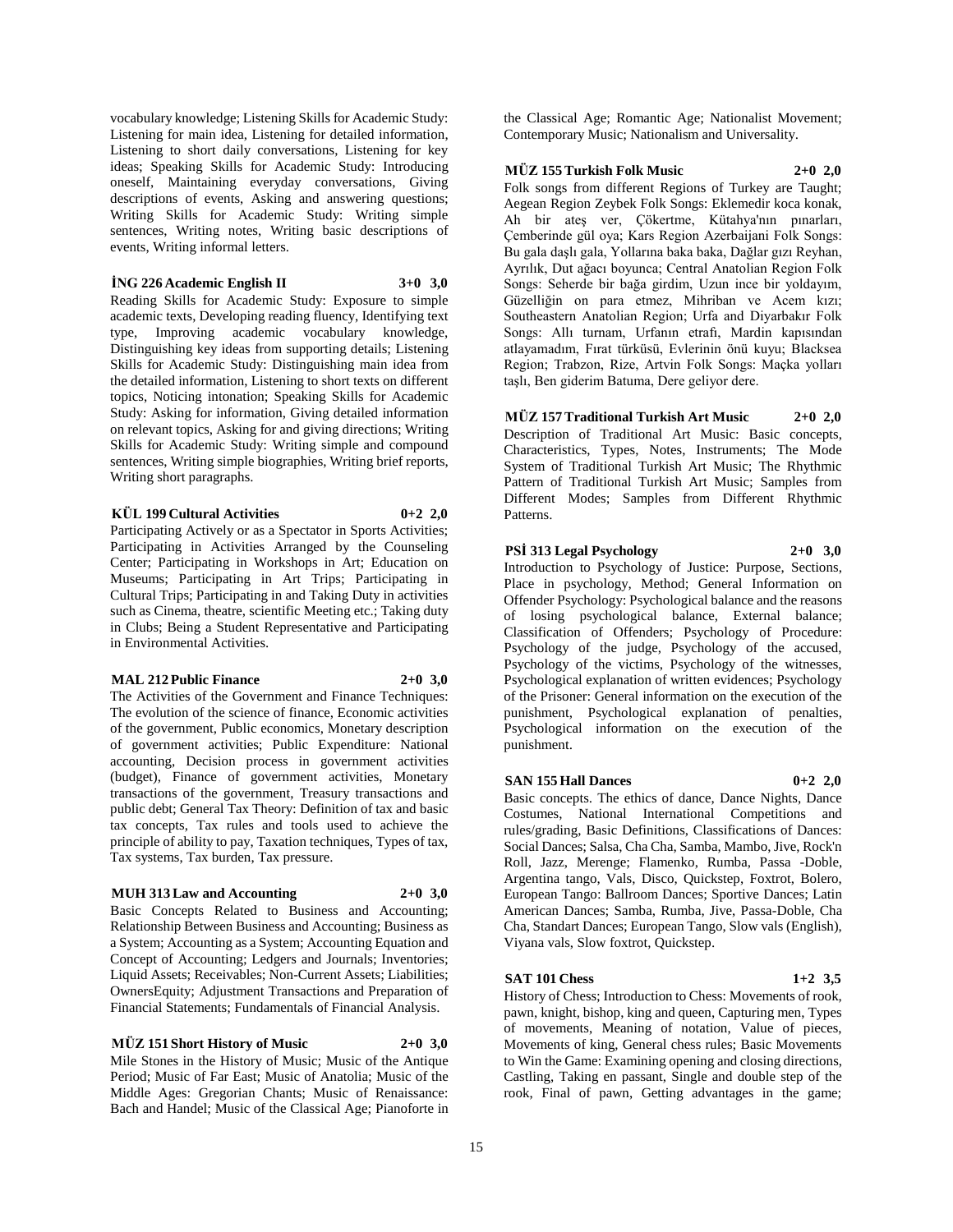Understanding Checkmate Problems: Examining problems of double attack and their solutions.

**SİY 233 History of Political Thought 2+0 3,0** Political Thought in Ancient Civilizations: Political thought in Greece-City States and Rome, Main philosophers of political thought; Social Formations in the Western and Eastern Societies and the Evolution of the Political Thought; Struggle between State and Church; Reformist Approach to Religion; Rise of Modern Political Thought and the Monarchies; French Revolution and the Evolution of Political Thought in the Subsequent Process; Main Political Thoughts after the Revolution.

#### **SİY 403 Political Developments in Republican Era 2+0 3,0**

From Ottoman Empire to the Republic and Foundation of National-State; One-Party System and Political Developments; Transition to the Multiple Party System: New Political Parties and 1946 Election; Political Developments Between 1950 and 1960: Parties, Elections; Political Movements after the Military Coup of May 27th: Parties, Elections; March 12, 1971 Ultimatum and Political Developments: Parties, Elections; Political Developments after the Military Coup of September 12, 1980

# **SNT 155 History of Art 2+0 2,0**

History of Civilization and Evolution of Art: Prehistory to Present; Concepts and Terminology in Art with Samples; Interrelation among Art-Religion and Society; Effects of Religion on Artistic Development; Reflections and Interpretations of Judaism, Christianity and Islam on Art; Renaissance: Emergence, Effects, Artists, Works of Art; Architecture and Plastic Arts; Art in the 19th and 20th Centuries: Relevanceof the main historical events of the period.

# **SOS 155 Folkdance 2+0 2,0**

Dance in Primitive Cultures; Dance in Earlier Civilizations; Dance in the Middle Age and Renaissance; Dance in the 18th and 19th Centuries; Dances of the 20th Century; Ballet; Turkish Dances; Emergence of Folkdance; Anatolian Folkdance: Classification, Accompanying instruments; Methods and Techniques of Collecting Folkdance; Problems in Collecting Folkdance; Teaching of Folkdance; Adapting Folkdance for Stage: Stage, Stage aesthetics and Choreography, Orientation and choreography.

# **SOS 201 Introduction to Sociology 2+0 3,0**

Definition of Sociology and its differences from other Disciplines; Sub-disciplines of Sociology; Research Methodology; History of Sociology; Culture and Cultural Structures; Socialization, Socialization Process; Family; Economy; Education; Religion; Political Institutions.

### **TAR 165 Atatürk's Principles and History of Turkish Revolution I 2+0 2,0**

Reform efforts of Ottoman State, General glance to the stagnation period, Reform searching in Turkey, Tanzimat Ferman and its bringing, The Era of Constitutional Monarchy in Turkey, Policy making during the era of first

Constitutional Monarchy, Europe and Turkey, 1838-1914, Europe from imperialism to World War I, Turkey from Mudros to Lausanne, Carrying out of Eastern Question, Turkish Grand National Assembly and Political construction 1920-1923, Economic developments from Ottomans to Republic, The Proclamation of New Turkish State, from Lausanne to Republic.

### **TAR 166 Atatürk's Principles and History of Turkish Revolution II 2+0 2,0**

The Restructuring Period; The Emergence of the fundamental policies in the Republic of Turkey (1923-1938 Period); Atatürk's Principles, and Studies on Language, History and Culture in the period of Atatürk; Turkish Foreign Policy and Application Principles in the period of Atatürk; Economic Developments from 1938 to 2002; 1938-2002 Period in Turkish Foreign Policy; Turkey after Atatürk's period; Social, Cultural and Artistic Changes and Developments from 1938 to Present.

### **TAR 422 The History of the Ottoman Organizations 2+0 3,0**

Sultan: His authority and responsibilities, His income; Central Organizations: Divan-ı Hümayun, Members of divan-ı hümayun, Officers of divan-ı hümayun, Ottoman bureaucracy, Ottoman diplomacy, Changes in the central organization after Tanzimat; Organization of the Provinces: Province and Beylerbeyi, Administrative district and Sancakbeyi, Other provincial changes; System of Tımar; Changes in the Organization of Provinces after Tanzimat; Organization of Religious Classes: System of mülazemet, System of education; Changes in the Organization of Religious Classes after Tanzimat; Law: General structure of law, Court of Law, Relation between Fatwa and kaza.

# **THU 203 Community Services 0+2 3,0**

Various Community Projects: Helping young students during their study periods or after school study sessions, Aiding the elderly in nursing homes, helping disabled individuals with various tasks, helping social services and aiding children with their education etc., take part in the projects which raise environmental awareness, Integrating with the community and enabling use of knowledge accumulated in the courses.

# **TÜR 120 Turkish Sign Language 3+0 3,0**

Overview of Sign Language: Characteristics of sign language; History of Sign Language in the World: Emergence of language and sign language, Verbal education and approaches to sign language; History of Turkish Sign Language: Early period, Ottoman period, Period of the Republic of Turkey; Introduction to Turkish Sign Language: Finger alphabet, Pronouns, Introducing oneself and family, Greetings, Meeting, Relationship words; Showing Basic Words: Adjectives: Adjectives of quality, Adjectives of quantity; Verbs: Present tense, Past tense, Future tense, Time adverbs, Antonyms; Healthy Living: Expression of healthrelated problems, Sports terms, Expressing requirements; In a Bank: Expressions required to carry out basic procedures in a bank; Vacation: Basic words about vacation.